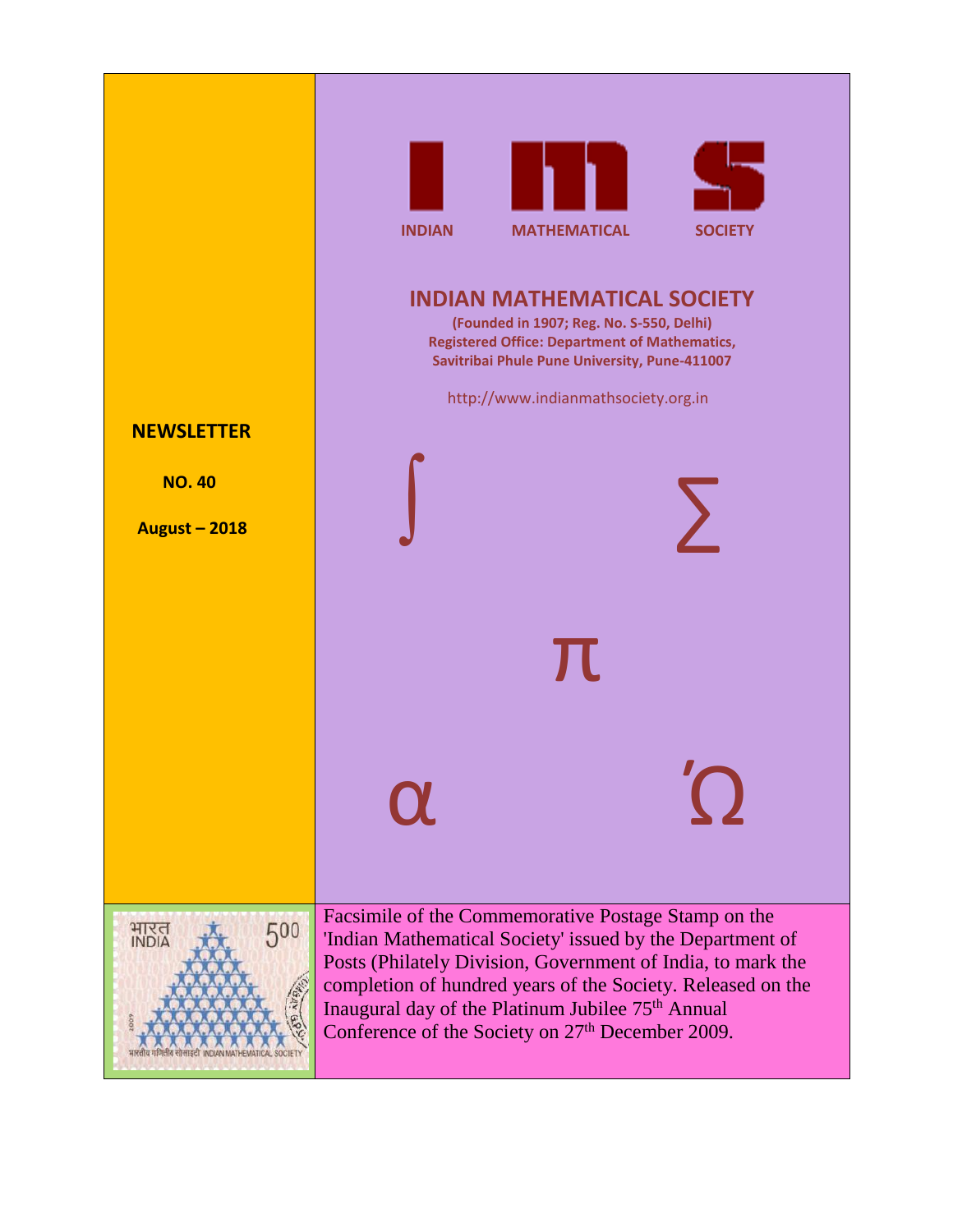# INDIAN MATHEMATICAL SOCIETY NEWS LETTER NO. 40

## August, 2018

# $84<sup>th</sup>$  ANNUAL CONFERENCE OF IMS (November 27-30, 2018)

The '84th Annual Conference of IMS - an International meet' will be held under the auspices of Department of Mathematics, Shri Mata Vaishno Devi University (SMVDU), Jammu during November 27-30, 2018 under the Presidentship of Prof. Sudhir Ghorpade Dept. of Mathematics, IIT Bombay, Powai, Mumbai..

Prof. A. K. Das Dept. of Mathematics, SMVDU is the Local Organizing Secretary of the Conference. Correspondence pertaining to arrangements for accommodation etc. at Shri Mata Vaishno Devi University (SMVDU) during the Conference should be addressed to Prof. A. K. Das. His e-mail address is  $ak.das@smvdu.ac.in$ .

### Details for sending Papers for presentation at the Conference :

- 1. Papers should be typed double spaced and should be accompanied by an Abstract prepared as per the instructions and format given on page nos. 5 and 6. Abstract should be brief and should not exceed 250 words. The use of formula and symbols should be minimized. Abstracts received without full length papers will not be considered.
- 2. The abstracts and the papers should be sent electronically (in .pdf and .tex format) to the Academic Secretary, Prof. Peeyush Chandra (Email: acadsecrims@gmail.com), so as to reach him not later than October 15, 2018.
- 3. Copies of the paper and the abstract should be retained by the author and brought for use at the time of the Conference.
- 4. Every paper submitted for presentation should be classified, as far as possible, according to the following classification scheme / codes and the same should be prominently displayed on the left hand top corner of the abstract.
- (A) Combinatorics, Graph Theory and Discrete Mathematics.
- (B) Algebra, Number Theory and Lattice Theory.
- (C) Real and Complex Analysis (including Special Functions,Summability and Transforms).
- (D) Functional Analysis.
- (E) Differential / Integral / and Functional Equations.
- (F) Geometry.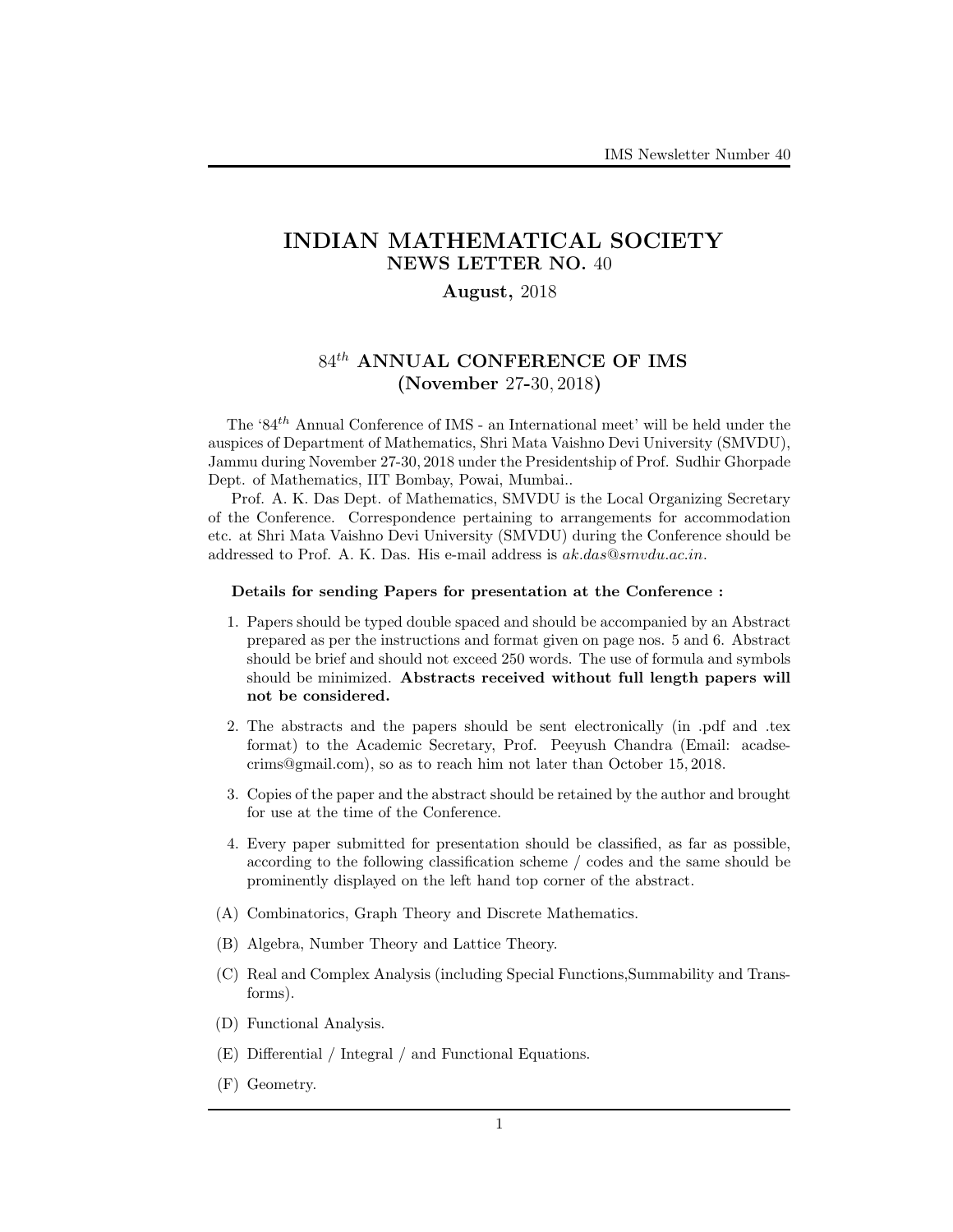- (G) Topology.
- (H) Measure Theory, Probability Theory and Stochastic Processes, and Information Theory.
- (I) Numerical Analysis, Approximation Theory and Computer Science.
- (J) Operations Research.
- (K) Solid Mechanics, Fluid Mechanics, Geophysics and Relativity.
- (L) Electromagnetic Theory, Magneto-Hydrodynamics, Astronomy and Astrophysics.
- (M) Bio-Mathematics.
- (N) History and Teaching of Mathematics.

Every author intending to present a paper should either be a member of the Society or should register himself / herself as a Sessional Member. In the case of joint authors, both the authors must be either members or should become Sessional Members. Nonmembers wishing to become Annual members can do so by paying Rs. 250/-. Those wishing to become Sessional Members can also do so by paying Rs. 250/-. The amount can be paid by check/DD (payable at par) drawn in favor of "Indian Mathematical Society". The check/DD should be sent to Prof. S. K. Nimbhorkar, Department of Mathematics, Dr. B. A. M. University, Aurangabad-431004 (Maharashtra), so as to reach him by November 15, 2018. After this date, applications for becoming a Sessional member will be accepted only at the venue of the Conference at Shri Mata Vaishno Devi University (SMVDU), Jammu during November 27-30, 2018.

Acceptance of a paper for presentation does not automatically imply its acceptance for publication in the Journal of the Indian Mathematical Society or in The Mathematics Student. In case an author wants a paper to be considered for publication in either of these periodicals, he/she should submit the same separately to the Editor concerned.

#### Award of Various Prizes

The Indian Mathematical Society awards following prizes.

#### A. P. L. Bhatnagar Memorial Prize.

This Prize is awarded annually to the top scorer of the Indian Team at the International Mathematical Olympiad. It consists of a cash prize of Rs. 1000/ and a Certificate. The Prize is presented during the Inaugural Session of the Annual Conference of the Indian Mathematical Society.

#### B. A. Narasinga Rao Memorial Prize.

This Prize is awarded to the author of the best research paper published in the Journal of the Indian Mathematical Society or The Mathematics Student. The Prize carries a token amount of Rs. 2000/- along with a Certificate.

The Prize is recommended by a committee consisting of The Academic Secretary, Indian Mathematical Society, Editor, Journal of the Indian Mathematical Society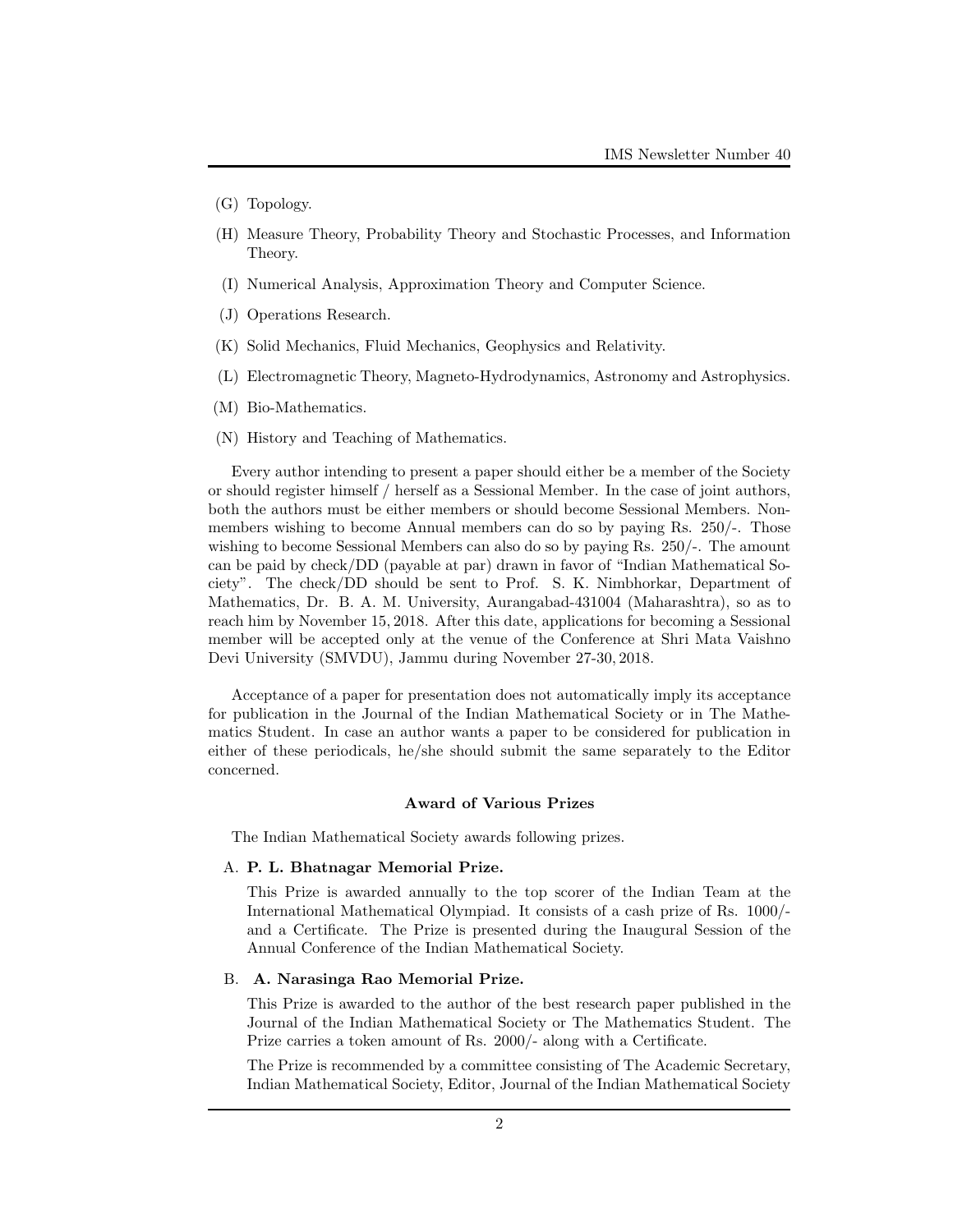and the Editor, The Mathematics Student. The Prize is awarded during the Inaugural Session of the Annual Conference of the Indian Mathematical Society.

The following conditions apply:

- 1. The research paper must be under single authorship, the research work must have been carried out in India and the post-doctoral research work is preferred.
- 2. The upper age limit of the awardee should not be more than 45 years as on the date of receipt of the paper by the Editor.

### C. A. K. Agarwal Award for Best Publication

The Indian Mathematical Society (IMS) has instituted A. K. Agarwal Award for best research paper published (in any Journal) in the areas of Number Theory, Combinatorics, Discrete Mathematics, Analysis and Algebra. The corpus fund of Rs. 1.5 lakh for this award has been made available to the Indian Mathematical Society (IMS) by Prof. A. K. Agarwal, Center for Advanced study in Mathematics, Punjab University, Chandigarh (India). The award consists of a citation and a cash prize of Rs. 10, 000/- (Rs. Ten Thousand) and will be given in the inaugural function of the Annual conference of the Indian Mathematical Society. The prize amount may change depending on the bank interest rate. The award is given every year.

A. K. Agarwal Award for the year 2015 was awarded to Abhishek Banerjee, Department of Mathematics, Indian Institute of Science, Bengaluru for his paper "Action de Hopf sur les operateurs de Hecke modulaires tordus" published in the Journal of Noncommutative Geometry, Vol.9, No.  $4(2015)$ , 1155 – 1173.

For the year 2016 the award was awarded to Sudhanshu Sekhar Rout, Department of Mathematics, National Institute of Technology, Rourkela, Odisha, for his research paper "Balancing non-Wieferich primes in arithmetic progression and abc conjucture" published in Proc. Japan Acad., 92, Series A (2016).

### D. A. M. Mathai Award for Best Publication in Applicable Mathematics

This award is given for best research paper published in the area of mathematics which has some applications in other fields such as Physical Sciences, Engineering Sciences, Biological and Medical Sciences, Social Sciences, Probability and Statistics. The corpus fund for this award (Rs. 5 lakh) is made available to the Indian Mathematical Society (IMS) by Prof. A. M. Mathai, Director, Center for Mathematical and Statistical Sciences, Peechi, Kerala and Emeritus Professor, MacGill University, Canada. The award consists of a certificate, to and fro travel (A. C. II tier Train fare) to the venue of the annual meeting and a cash prize of Rs 30, 000/- (Rs. Thirty Thousand). The amount of the prize may change depending on the rate of interest given by bank.

## E. Satish Bhatnagar Award for best paper in the area of History of Mathematics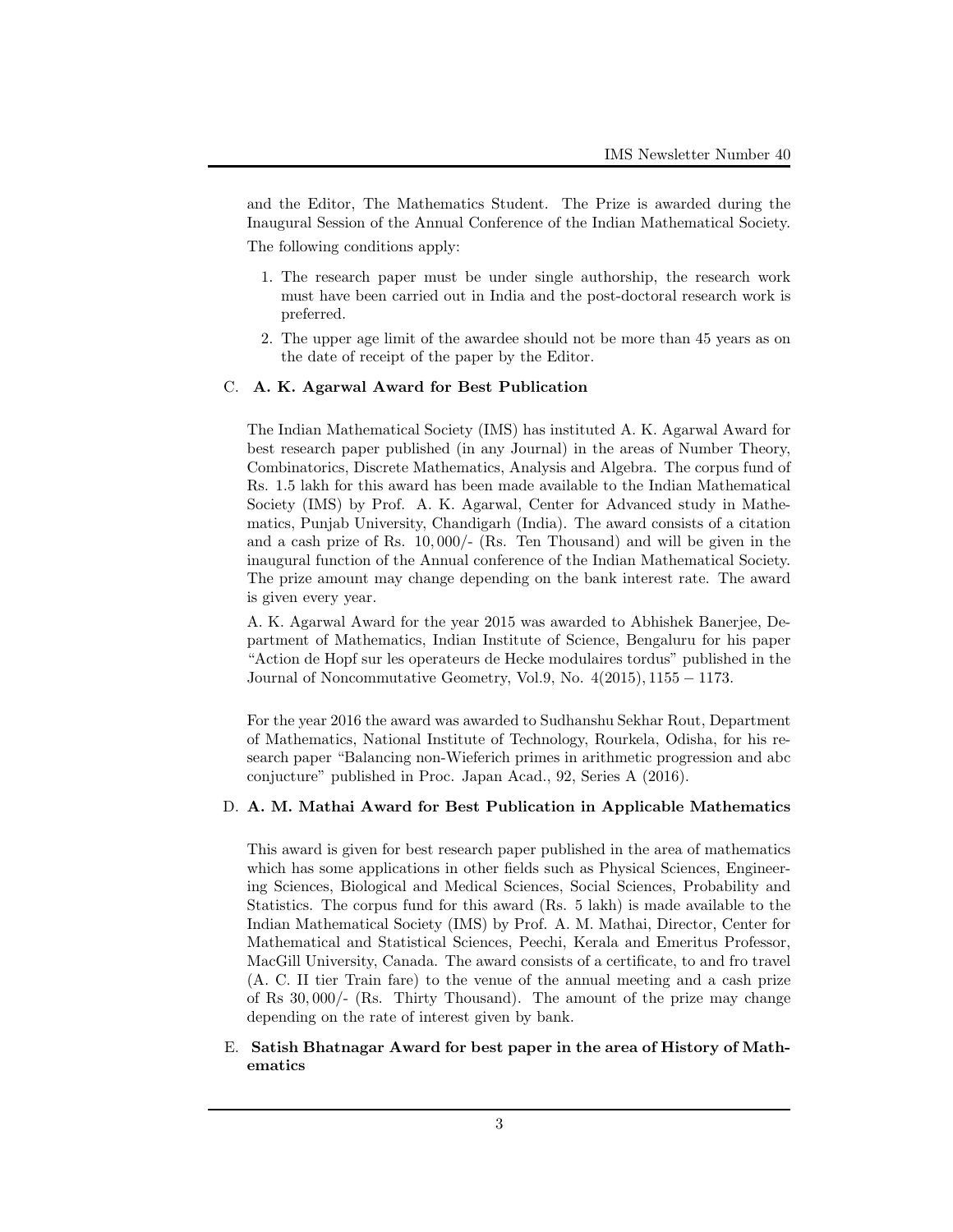The award is given for best publication in the area of History of Mathematics focusing on a person, problem, region, or system of education or government. The paper should be in single authorship. In exceptional cases, the paper by two authors is considered. In this event, the prize amount is equally divided. The minimum age limit for this award is 35 years as on  $31^{st}$  December of the year of award and there is no limits of citizenship.

The award consists of a citation and a cash prize of Rs. 5, 000−15, 000/-(Rs. Five to Fifteen thousand only). (Flexibility is important to the extent that ideally, no year be a blank year). The awardee is paid traveling allowance to the extent of II AC rail fare from the place of residence in India to the venue of the Annual Conference and back. The prize amount will change depending on the rate of interest given by the bank on the corpus fund. Prof. Satish Bhatnagar, Department of Mathematical Sciences, University of Nevada, Las Vegas, NV 89154 −4020, USA donated corpus fund of Rs. 2 lakh for this award.

#### F. Various Prizes for Research Paper Presentation.

In order to encourage and inspire the young and budding research workers, the Society holds, during its Annual Conferences, a Special Session of Paper Presentation Competition for various Prizes to be awarded to the best research papers presented. This Special Session is held as a part of the Academic Programme with no other parallel session.

The following are the areas and the groupings for these prizes:

- 1. IMS Prize-group-1: Discrete Mathematics (Combinatorics, Graph Theory, Posets), Lattice Theory, Set Theory, Logic, Number Theory and related areas.
- 2. IMS Prize-group-2: Algebraic Geometry, Geometry, Topology, Algebraic Topology, and related areas.
- 3. IMS Prize-group-3: Measure Theory, Probability Theory, Stochastic Processes, and related areas.
- 4. IMS Prize-group-4: Differential / Integral / Functional equations and inequalities, Special Functions , Numerical Analysis and related areas.
- 5. IMS Prize-group-5: Solid Mechanics, Fluid Mechanics, Electromagnetic Theory, Magneto- Hydrodynamics, Astronomy, Astrophysics, Relativity and related areas.
- 6. IMS Prize-group-6: Operations Research, Optimization, Computational Mathematics, Information Technology, Bio mathematics, History of Mathematics and related areas.

AMU Prize: Algebra, Differential Geometry and Functional Analysis.

V. M. Shah Prize: Real Analysis, Complex Analysis, Fourier Analysis, Harmonic Analysis, Approximation Theory and related areas.

Three / Four judges are appointed by the Council for the "Paper Presentation Competition" for deciding the award of various Prizes. Each of these eight prizes listed above carries a Certificate and a cash amount of Rs. 1000/-.

The following conditions apply: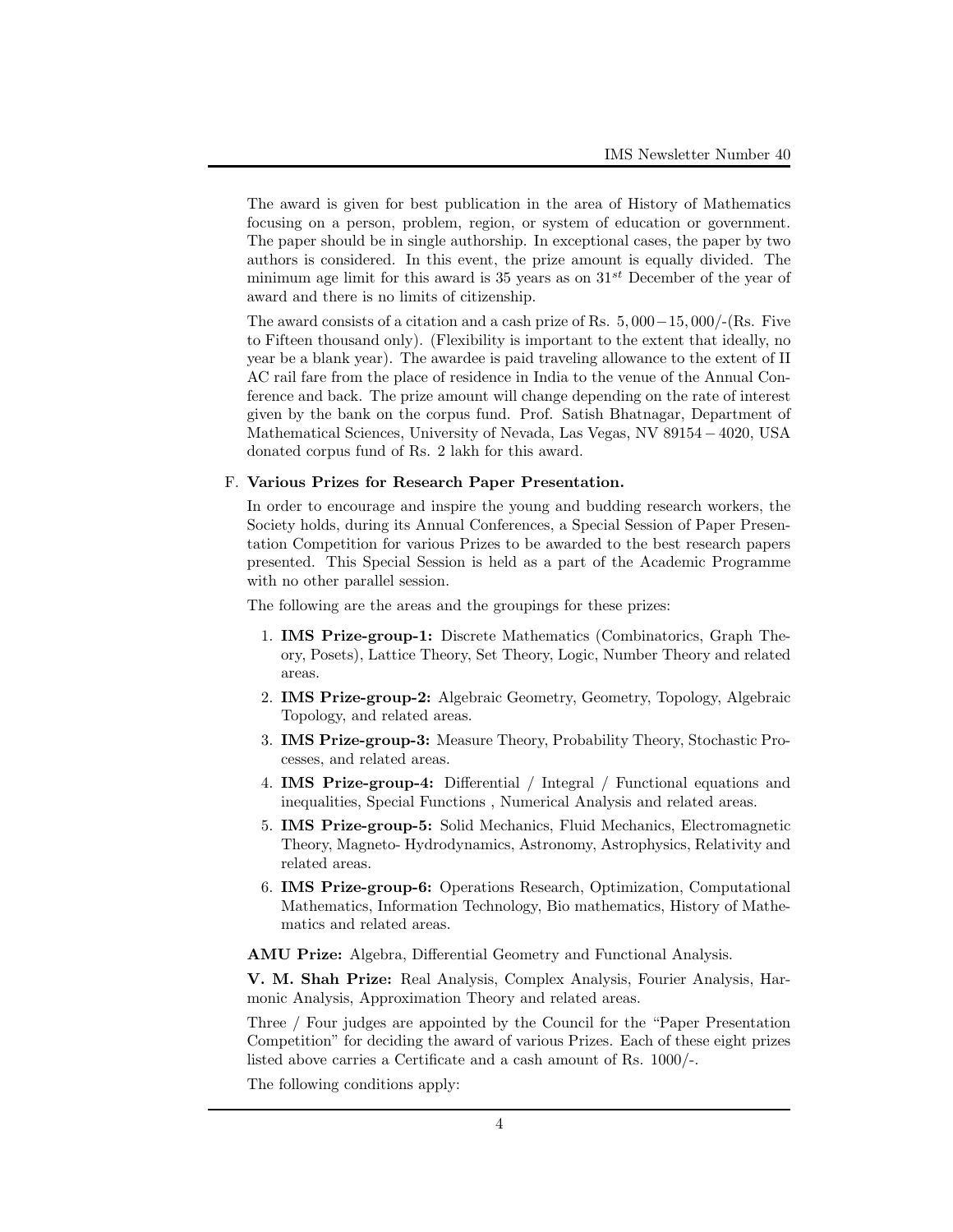- 1. Only the Members of the Society are eligible for participation in the Competition.
- 2. The upper age limit of a candidate for participation in the Competition is 40 years as on December 31 of the respective year.
- 3. a. The paper to be presented for the competition has to be under single authorship.
	- b. Independent work at the post-doctoral level is preferred.
	- c. The work must have been carried out in India.
	- d. Stress will be on both, quality of research as well as performance during the presentation.
- 4. Soft copy of the full paper with the abstract (not exceeding 250 words) in its electronic version (.pdf and .tex format) should reach Prof. Peeyush Chandra on the e-mail address given earlier not later than October 15, 2018. Candidates should also submit their latest CV and the proof of their age (scanned copy of high school certificate will do) along with the paper.

Note: One who is already awarded a prize in a certain area in the past is not expected to participate in the competition for the prize in the same area.

### An appeal:

All the Heads of the Departments / Institutions and the Research Supervisors are requested to encourage their research students for participation in this Competition.

## INSTRUCTIONS FOR PREPARING THE ABSTRACT

The following instructions should be followed carefully to ensure smooth editing and printing of the abstract:

- 1. Soft copy of the Abstract is required in pdf and latex format.
- 2. The use of formulae and symbols should be minimized.
- 3. List of references should not form part of the abstract.
- 4. Classification of the abstract is a must.
- 5. E-mail address is a must.

The electronic versions of the paper and the abstract in .pdf and .tex format should be sent to Prof. Peeyush Chandra on the e-mail address given earlier so as to reach him not later than October 15, 2018 (after which date no paper will be accepted).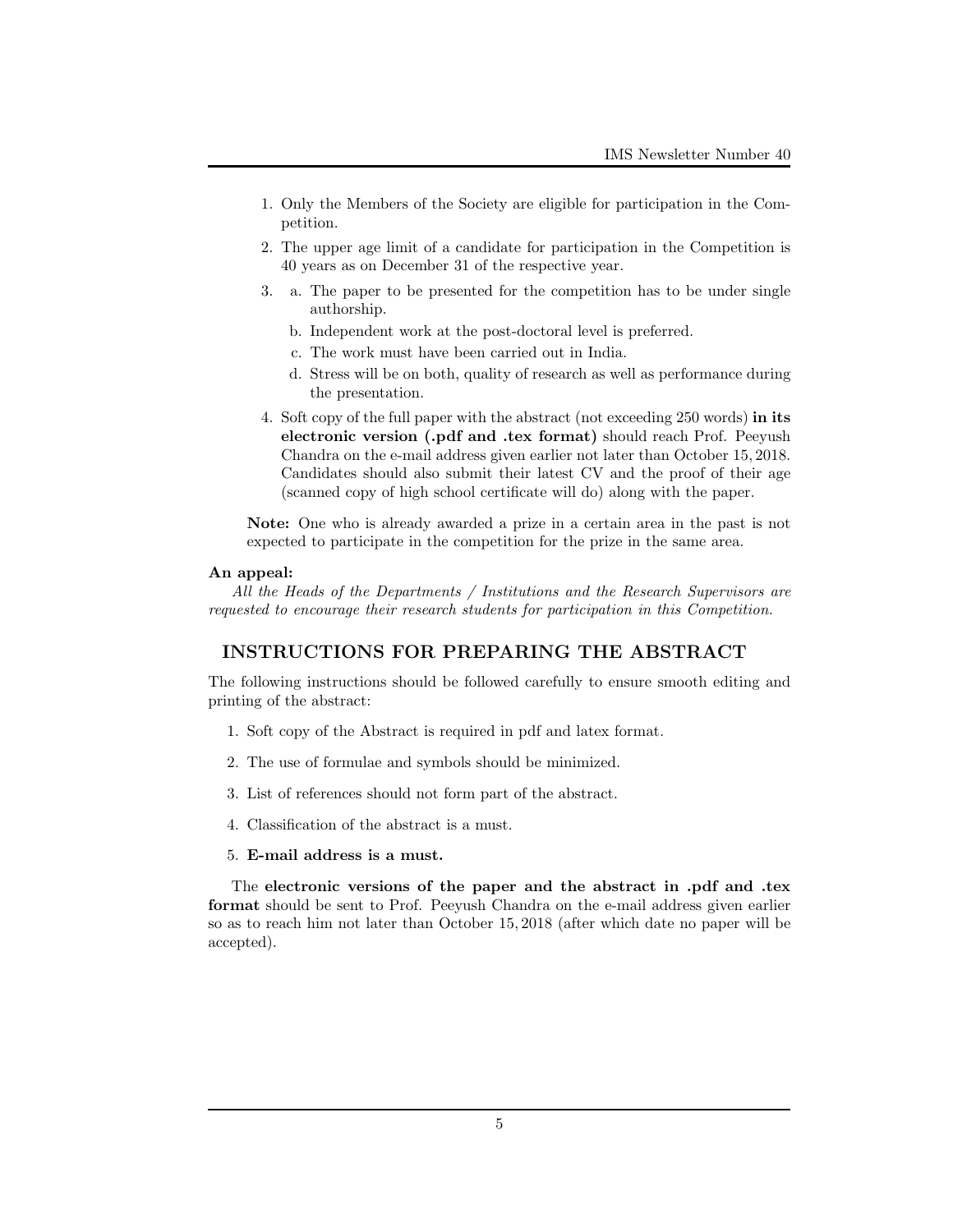## FORMAT FOR THE ABSTRACT

Title of the paper : Name of the Author(s) :  $Institution(s)$ Name of the Presenter E-mail address for Correspondence : Section :  $\qquad \qquad$  :

#### Abstract

Text of the abstract (maximum 250 words).

Note : The Section (A, B, C, etc.) should be carefully chosen and mentioned against section in the above list. Refer the classification codes given earlier.

### Periodicals published by the Society

The Society publishes two periodicals - The Journal of the Indian Mathematical Society (JIMS; the Journal; ISSN 0019  $-$  5839) and The Mathematics Student (Math Student; the Mathematics Student; ISSN 0025 − 5742), both of which are quarterly.

- ∗ Only the research papers of high quality are published in the Journal
- ∗ Ordinarily the following is published in The Mathematics Student :
	- the texts of Presidential Addresses, the Plenary talks and the Award Lectures delivered at the Annual Conferences,
	- the texts of the invited talks delivered at the Annual Conferences,
	- research papers, and
	- the Proceedings of the Society's Annual Conferences, Expository & Popular articles, Book Reviews, Reports of IMS Sponsored lectures, etc.

### Copyright: Copyright of the articles published in the Journal or the Student lies with the Indian Mathematical Society.

For Manuscript Submission, Manuscript Style, instructions to authors etc. refer to the website of the IMS.

There are no page charges for publications in the Journal as well as in the Mathematics Student. However, **if author(s)** (whose paper is accepted for publication in any of the IMS periodicals) is (are) unable to send the LaTeX file of the accepted paper, then a charge Rs. 100/- (\$ 10) per page will be levied for LaTex typesetting charges.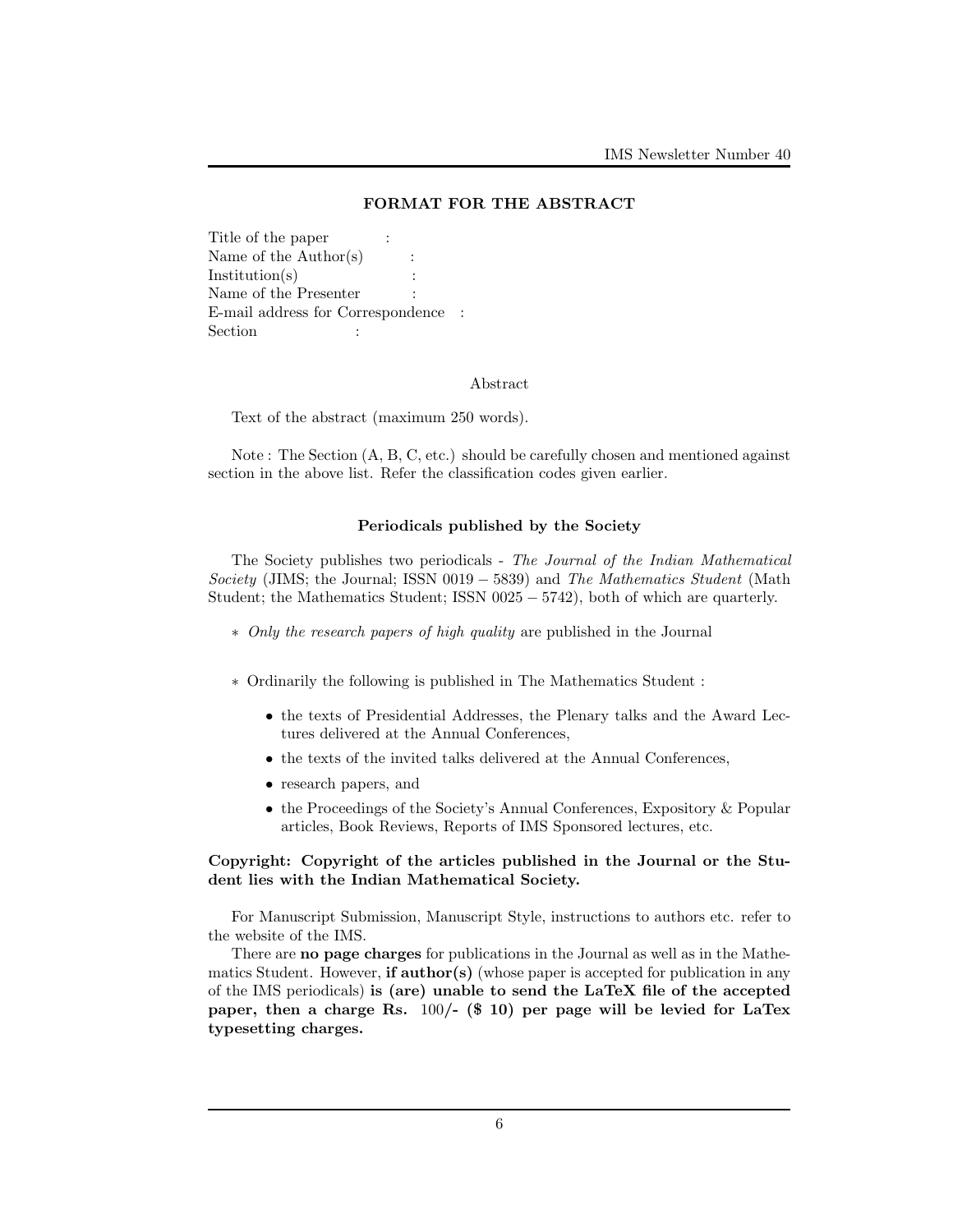### Subscriptions

∗ Annual subscription for the Journal / the Mathematics Student : For each periodical

- Rs.1500/- for Libraries of Educational Institutions in India provided the subscription is direct or through an agent who gives complete name and address of the subscriber. The supply will be made directly to the subscribing library.
- Rs. 1800 for Libraries of Educational Institutions in India when the subscription is made through an agent who gives complete name and address of the subscriber. The supply will be made directly to the subscribing library. The agents will get 15% discount.
- Rs. 8000/- for others for personal use or to the agents who do not supply the names and addresses of the end users. In this case, the agents will get 20% discount.
- \$150/- for personal use or for Libraries outside India. The agents are entitled to get 20% discount on their orders.

Each issue of The Mathematics Student is being sent to the Life Members in electronic form to their E-mail address registered by the members with the Society for their personal use (not for circulation). No hard copy of this periodical will be sent to the Members. Those Members who have not registered their e-mail address are requested to register it on  $\langle\text{imsgoesgreen@gmail.com}\rangle$ . It may please be noted that the contents of The Mathematics Student will continue to be available on the Society's website www.indianmathsociety.org and a physical copy of The Mathematics Student will continue to be available at the IMS Library (Ramanujan Institute of Advanced Study in Mathematics, Madras University, Chennai) as well as at the Registered Office of the Society (Department of Mathematics, Savitribai Phule Pune University, Pune - 411007) for reference during office hours.

## Membership of the Society

## Life Membership Fees for Indians :

Rs.2000/- for individuals .

### Ordinary Annual Membership Fees:

Rs.  $250/-$ .

## Life Membership Fees for Foreigners :

(i) Foreigners from any country: US \$300

- (ii) Foreign Senior Citizens (60 years and above) : US \$100
- (iii) Persons from SAARC countries : INRs. 2500/-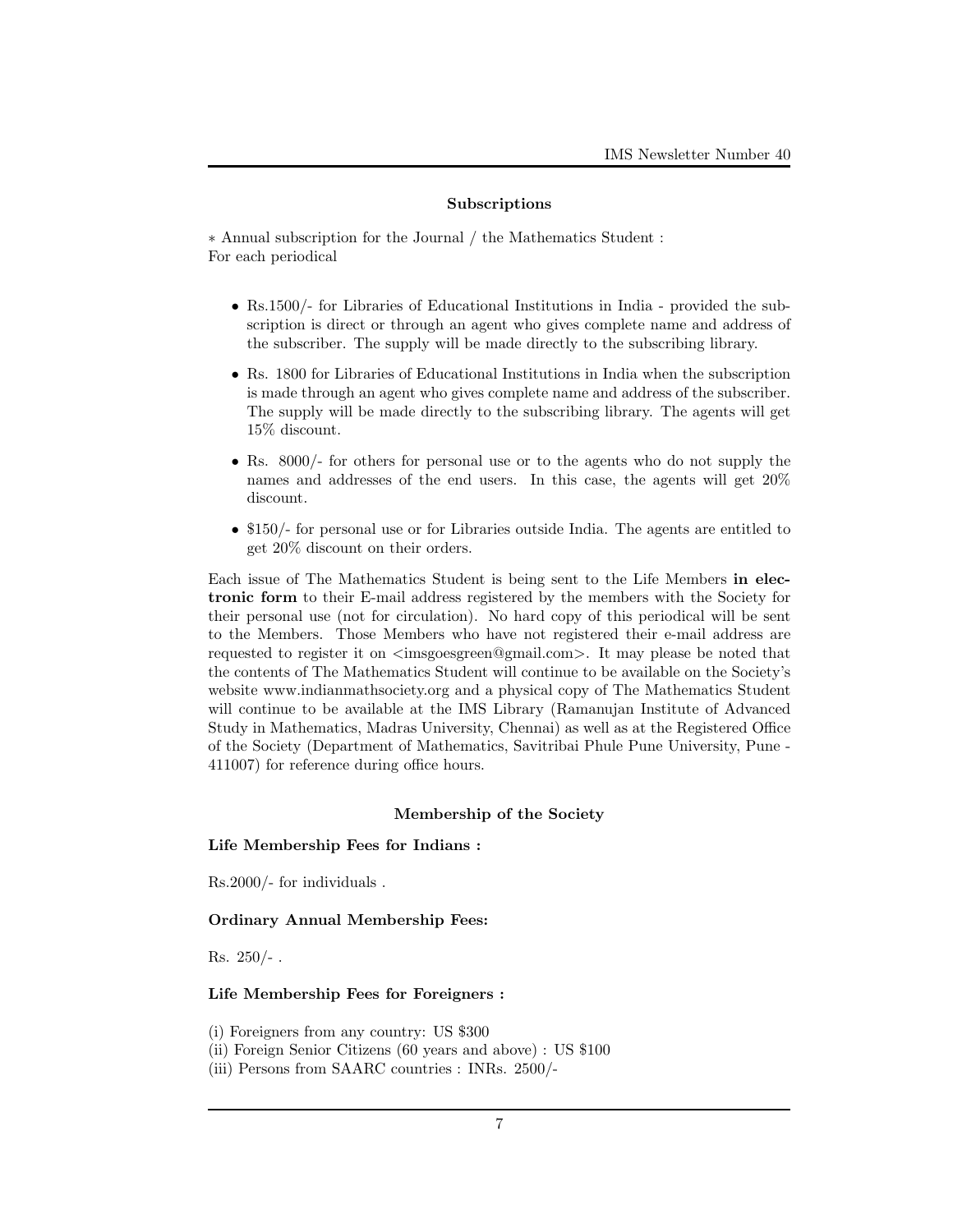### Sessional Membership Fees :

Rs. 250/- (US \$10 for those residing outside India).

Sessional Members are those who join the Society only for a particular Session. They may contribute paper(s) for presentation and / or participate in any of the academic programmes held during the Session.

• Membership form is available on the IMS website.

#### Business Correspondence and Payments:

All business correspondence be addressed to Prof. S. K. Nimbhorkar, Treasurer, IMS; Department of Mathematics, Dr. B. A. M. University, Aurangabad - 431004 (Maharashtra), India. All payments are to be made to Treasurer, IMS by DD drawn in favor of "The Indian Mathematical Society" payable at Aurangabad (Maharashtra), India at the address mentioned above.

### Member in good standing:

A member is considered to be of good standing in a particular year if he/she has paid his/her Membership fees by July 31 of that year.

## IMS Library

The Indian Mathematical Society Library is housed in the Campus of the Ramanujan Institute for Advanced Study in Mathematics, University of Madras, Chennai - 600005 ever since it was shifted from Pune.

The Library receives many journals on Exchange basis and has a rich collection of back numbers of reputed mathematical journals received from all over the world. The complete catalogue of the back volumes of all the periodicals published by the Society as well as those received in exchange by the Society and available in the IMS Library, Chennai, is now displayed on the IMS website. There is a spate of request for photocopies of articles published in these journals and the Library attends to these demands promptly. If a particular journal is not available in the IMS Library, the scholars / students are requested to contact other Libraries where it is likely to be available providing them with the addresses of those Libraries.

The address of the IMS Library is:

The Indian Mathematical Society Library, The Ramanujan Institute for Advanced Study in Mathematics, University of Madras, Chepauk, Chennai - 600005. Phone :  $(O) + 91 - 44 - 25360357$ E-mail: youvarajgp@yahoo.com

For further information one may contact Prof. G.P. Youvaraj, Director, Ramanujan Institute for Advanced Study in Mathematics, University of Madras, Chennai, who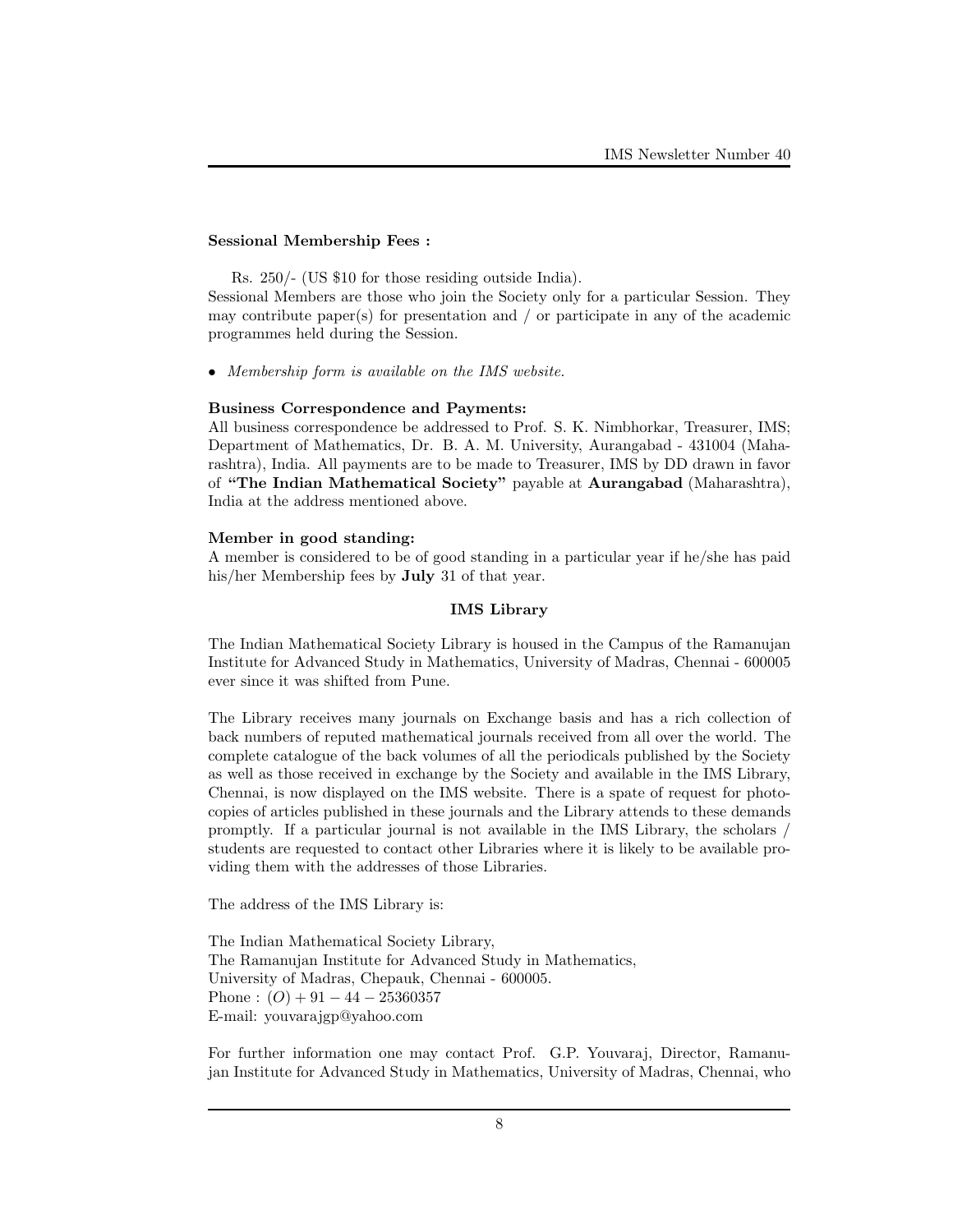is the Honorary Librarian for the Indian Mathematical Society Library.

## NOMINATIONS FOR ELECTION TO THE COUNCIL OF THE **SOCIETY**

The Council has made the following nominations for elections to the Council:

President: Prof. Rajendra Bhatia, Ashoka University for the election to the office of the President of the Society for a period of one year w. e. f. April 1, 2019

Prof. Nita Shah (Ahmedabad) and Prof. Ahmed Ali (Lucknow) for election of members of the Council for three years beginning from the year April 1, 2018.

A member (in good standing) of the IMS can contest for membership to the Council of IMS or to any other office for which there is a vacancy may do so by following the procedure laid down in the following TWO paras, may approach to the Returning Officer, Prof. M. M. Shikare, Department of Mathematics, Savitribai Phule Pune University, Pune - 411 007, Maharashtra, India on or before September 30, 2018.

In the context of (h) of the constitution of IMS. If a member wishes to contest for any office of the council or as a member of the council (wherever applicable) his/her nomination should be supported by at least TEN life members individually and separately with the mention of their exact names as well as their exact unique membership numbers as per records of the IMS so as to reach the returning officer not later than September 12, 2018. Nominations submitted in the manner indicated above shall be considered valid nominations. There shall be a scrutiny of the nominations in the light of above rule by the Returning officer.

In the context of (i) of the constitution of IMS. The nominations made by the council with an indication made to that affect, together with other valid nominations made by the members of the society (following the procedure mentioned in the above para) shall be sent through e-mail by the Returning officer on the registered E-mail addresses of members of good standing of the society not later than October 12, 2018. The members should take a print out, complete the formalities and send it by registered post to the Returning officer so as to reach him latest by November 12, 2017.

The following (j) and (k) are modified in the lines of the constitution of IMS for the purpose of information only.

(j) The Returning Officer shall collect all the ballot papers returned to him/her by the members up to November 25, 2018 and carry them to the venue of the Annual Conference, where they will be opened and counted by him in the presence of a Committee consisting of the President (or his nominee) and the three Secretaries. A simple majority shall determine the result of the election (in each case, the same determined by lot in case of equality of votes)

(k) The list of newly elected officers and additional members of the Council shall be announced at the General Body meeting held during the Annual Conference. The new Council shall assume charge of its office with effect from April 1, 2018.

A member will be considered to be of good standing if his/her membership fee (either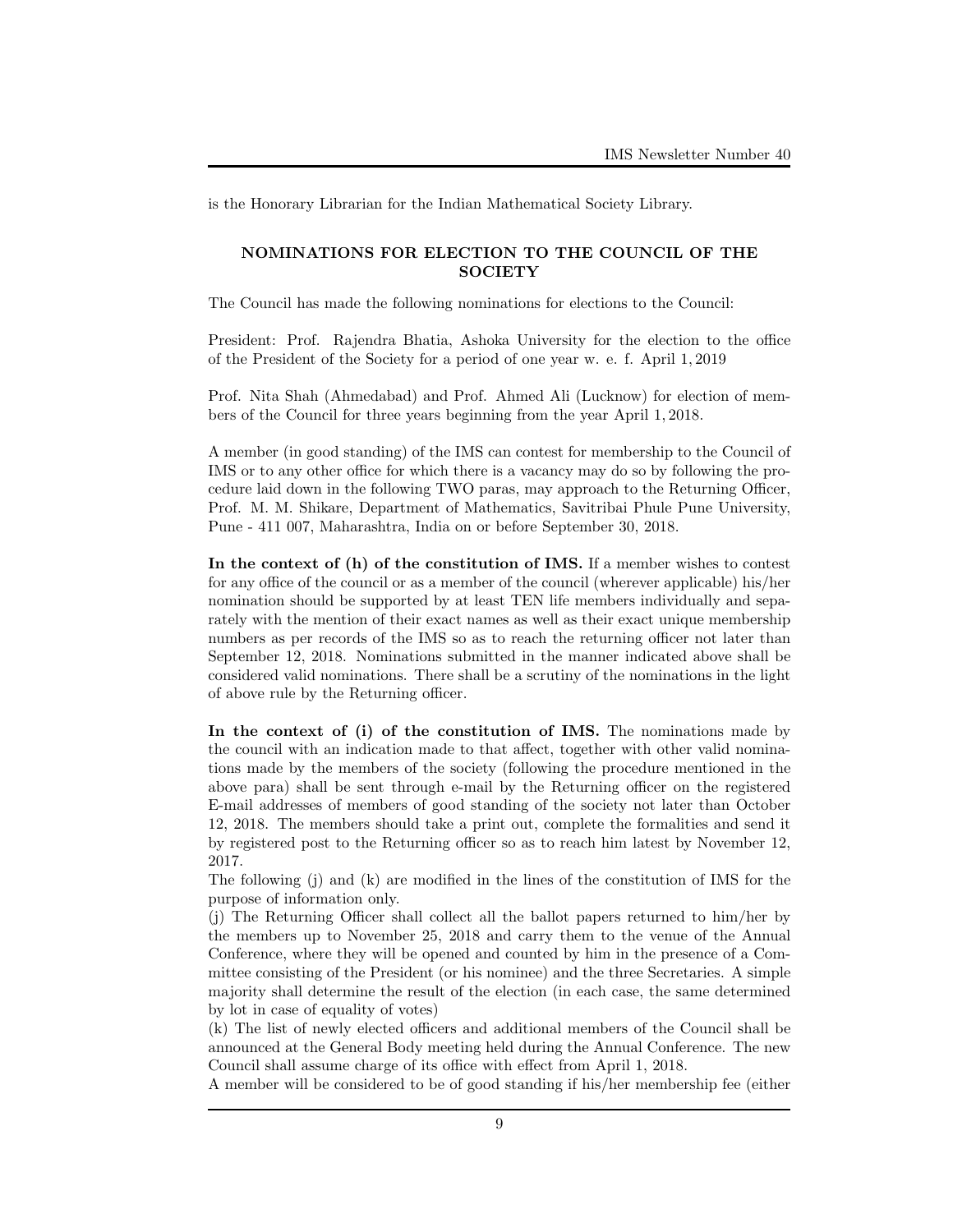life or Annual) is paid on or before July 31, 2018.

#### Minutes of the Council Meeting held at Tirupati

A meeting of the Council of the Indian Mathematical Society(IMS) was held in the Meeting Hall of the Department of Mathematics, Sri Venkateswara University (SUV), Tirupati on December 11, 2017 at 6.00 pm.The meeting was adjourned and the adjourned meeting of the Council of the IMS was held on December 13, 2017 at 4.00 p.m. in the meeting hall of the Department of Mathematics, Sri Venkateswara University, Tirupat

(Note: The  $83^{rd}$  Annual Conference of the IMS was held under the auspices of the Sri Venkateswara University, Tirupati during Dec. 12-15, 2017).

The following members were present.

| 1) Prof. Manjul Gupta (In Chair)                                                                                                                                                                                                                                                                                   | 6) Prof. J. R. Patadia                                         |
|--------------------------------------------------------------------------------------------------------------------------------------------------------------------------------------------------------------------------------------------------------------------------------------------------------------------|----------------------------------------------------------------|
| 2) Prof. N. K. Thakare                                                                                                                                                                                                                                                                                             | 7) Prof. Manjusha Muzumdar                                     |
| 3) Prof. M. M. Shikare                                                                                                                                                                                                                                                                                             | 8) Prof. P. Veeramani                                          |
| $\sqrt{2}$ $\sqrt{2}$ $\sqrt{2}$ $\sqrt{2}$ $\sqrt{2}$ $\sqrt{2}$ $\sqrt{2}$ $\sqrt{2}$ $\sqrt{2}$ $\sqrt{2}$ $\sqrt{2}$ $\sqrt{2}$ $\sqrt{2}$ $\sqrt{2}$ $\sqrt{2}$ $\sqrt{2}$ $\sqrt{2}$ $\sqrt{2}$ $\sqrt{2}$ $\sqrt{2}$ $\sqrt{2}$ $\sqrt{2}$ $\sqrt{2}$ $\sqrt{2}$ $\sqrt{2}$ $\sqrt{2}$ $\sqrt{2}$ $\sqrt{2$ | $\wedge$ $\wedge$ $\wedge$ $\wedge$ $\wedge$ $\wedge$ $\wedge$ |

4) Prof. Peeyush Chandra 9) Prof. G. Youvaraj 5) Prof. Satya Deo. 10) Prof. S. Sreenadh (Local Sec.)

The following members could not remain present.

| 1) Prof. D. V. Pai           | 5) Prof. S. P. Tiwari  |
|------------------------------|------------------------|
| 2) Prof. S. K. Nimbhorkar    | $6)$ Prof. G. P. Singh |
| 3) Dr Bankteshwar Tiwari     | 7) Prof. S. S. Khare   |
| 4) Prof. P. Rajasekhar Reddy |                        |

Prof. S. K. Nimbhorkar attended the adjourned meeting on Dec. 13, 2017 while Prof. G. Youvaraj could not attend this meeting.

The following business was transacted and approved by the Council.

Item No. 1 : Confirmation of the Minutes of the Meeting of the Council of the Indian Mathematical Society held in the Meeting Hall of the FAAC guest house, Kalyani on December 26, 2016 at 6.00 pm. The meeting was adjourned and the adjourned meeting of the Council of the IMS was held on December 29, 2016 at 4.00 p.m. in the meeting hall of the FAAC guest house, Kalyani.

The Minutes of the above referred Meeting of the Council of the Indian Mathematical Society were confirmed.

Item No. 2 : To receive the report of the Local Secretary regarding arrangements made for the  $83^{rd}$  Annual Conference.

Prof. S. Sreenadh, the Local Organizing Secretary of the  $83^{rd}$  Annual Conference of the Indian Mathematical Society informed the Council that adequate arrangements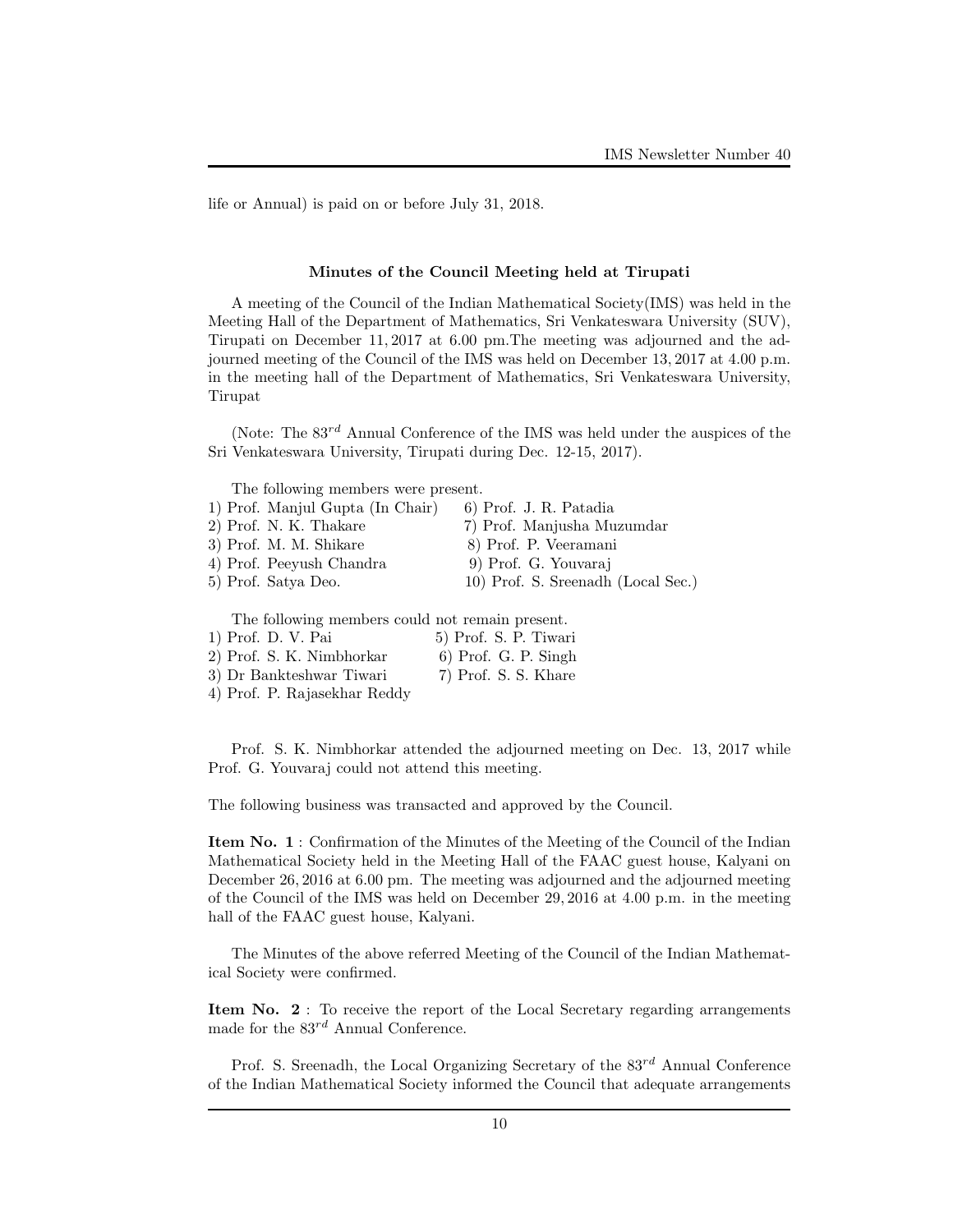for accommodation for about 150 delegates were made in various guest houses. The Council members, invited speakers and the delegates are accommodated in the guest houses of the S. V. University; Mahila University, guest house; and ICMR guest house. He informed the council that the inaugural function and the pre-lunch session on the first day will take place in the auditorium of Sri Venkateswara University. The Award Lectures, Plenary talks and one hour invited talks of the program will take place in the halls adjacent to the Department of Mathematics of SVU. Further, he reported that NBHM, CSIR and INSA have sanctioned funds for the Conference.

Item No. 3 : To receive the report of the General Secretary for 2017.

Report of the General Secretary for 2017.

1. The IMS News Letters No. 37 and No. 38 were published in March 2017 and in August 2017, respectively. These are also displayed on the website of the Indian Mathematical Society. The soft copies of these News Letters have been sent by e-mails to all the members of the Society.

Prof. Manjul Gupta was informed that she has been elected as the president of IMS for one year with effect from April 1, 2018.The elected council members were intimated of their elections to the council of the IMS. Letters of thanks to those who delivered invited lectures, plenary talks, symposia participants were sent. Letters of thanks were sent to the council members and the President of the IMS who retired on March 31, 2017.

- 2. The meeting of the Academic Planning Committee for the IMS Conference 2017 was held on Sunday, the  $2^{nd}$  July 2017 from 11.00 a.m. to 1.00 p.m. in the conference room of the Guest House of the Savitribai Phule Pune University, Pune. The meeting was presided over by Prof. Manjul Gupta, the president of the IMS The names for the five memorial award lectures, plenary talks, invited talks, list of symposia and their conveners were finalized in the meeting
- 3. A. Narasinga Rao Memorial Prize for the year 2015 is awarded to Dinesh Kumar, Deen Dayal Upadhyay College, University of Delhi, Delhi 110007 for his research paper entitled "On dynamics of semiconjugated entire functions" published in the JIMS Vol. 82 (1-2), 2015, pp 53-59.
- 4. A. Narasinga Rao Memorial Prize for the year 2016 has been awarded to Abhishek T. Bharadwaj, Chennai Mathematical Institute, H1 SIPCOT Park, Siruseri Kelambakkam, Chennai-603103 for his research paper entitled "Fatou's Lemma and integrability criteria in number fields" published in The Mathematics Student, Vol. 85 (3-4), 2016. pp 25-32.
- 5. Prof. A. K. Agarwal Award for the year 2016 has been awarded to Sudhanshu Sekhar Rout, Department of Mathematics, National Institute of Technology, Rourkela, Odisha, for his research paper "Balancing non-Wieferich primes in arithmetic progression and abc conjucture" published in Proc. Japan Acad., 92, Series A (2016).
- 6. Prof. A. M. Mathai Award for best research paper published in the year 2016 (in the area of Applicable Mathematics) has been awarded to Mr. Abhik Ghosh,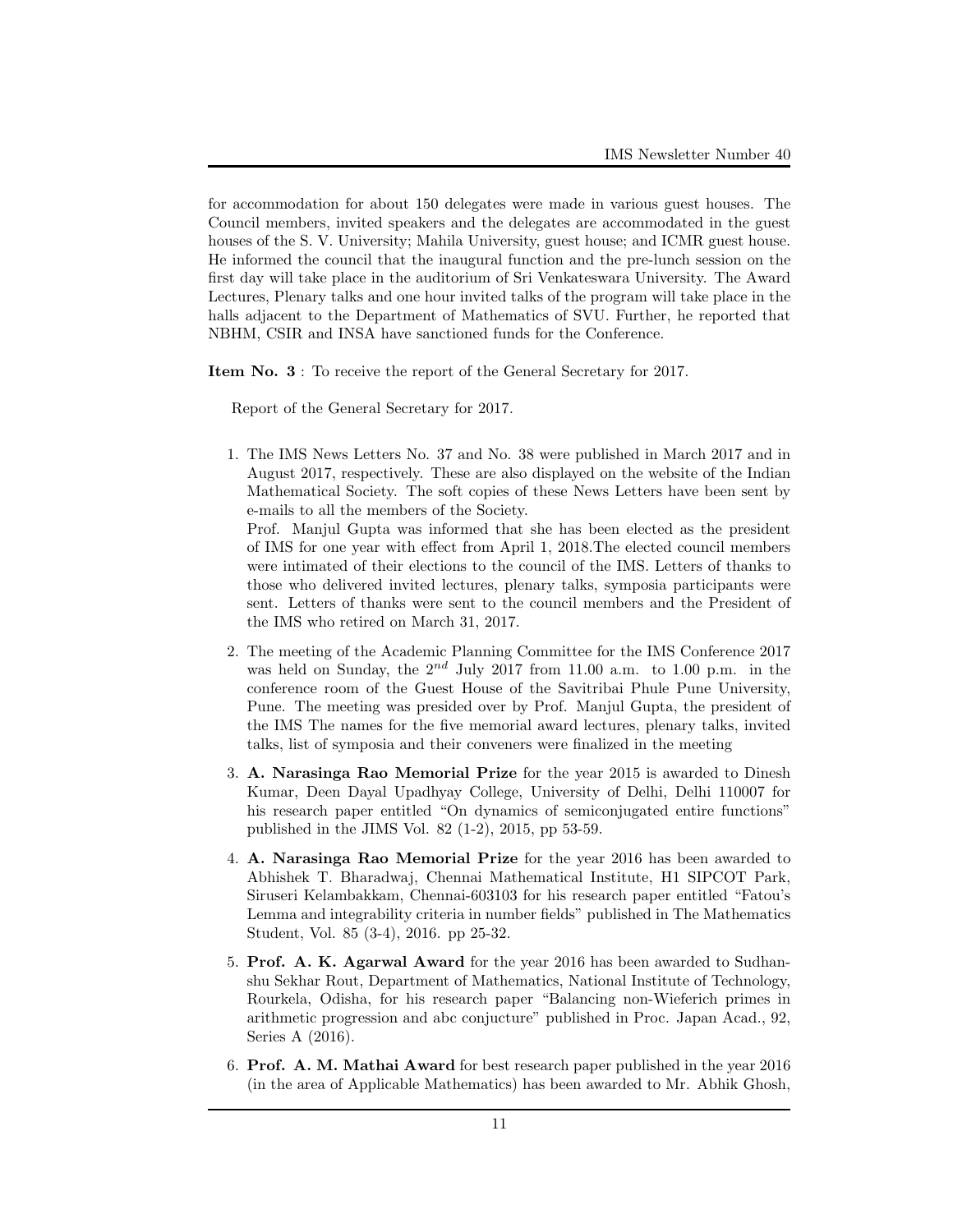Interdisciplinary Statistical Research Unit, Indian Statistical Institute, Kolkata for his paper "Divergence based robust estimation of the tail index through an exponential regression model" published online on 18 July 2016 in Stat Methods Applications.

- 7. Only one paper was received for Prof. Satish Bhatnagar Award for the year 2016. However, the paper did not meet the conditions formulated to give the award and therefore the award is not given to any one.
- 8. P. L. Bhatnagar Memorial Prize for 2017 is given to Anant Mudgal (Faridabad), Shubham Saha (Ranchi) and Yash Sanjeev (Kota). The  $58<sup>th</sup>$  International Mathematical Olympiad (IMO) was held in Rio de Janeiro, Brazil from July 12 to 23, 2017. In the Indian team the above three students were top scorer (each of them scored 18 points) at IMO.
- 9. Digitization of 43 back volumes of JIMS published from the year 1911 to the year 1976 have been completed by the Informatics Publishing Ltd., Bangalore. The digitized volumes are available at online. The JIMS volumes published from the year 1977 to the year 2004 have been retrieved from the IMS Library housed at Ramanujan Institute for Advanced Study in Mathematics, Madras University, Chennai. These volumes have been handed over to the representative of the Informatics Publishing Ltd. The digitization of these volumes is expected to be completed within the next two months.
- 10. During the year of the report 120 new life members of IMS have been enrolled, besides . persons became sessional members of the IMS for 2017 conference.
- 11. A timely guidance and the help has been provided to Prof. S. Sreenadh, Local organizing secretary of the 2017 IMS conference pertaining to raising of funds, local arrangements and inaugural function of the conference.
- 12. Each Life Member of the Society is now allotted a Permanent Membership Number. The complete list of Life Members of the Society is now available on the IMS website
- 13. The complete catalogue of the back volumes of the periodicals published by the Society as well as those received in exchange by the Society and available in the IMS Library, Chennai is now available on the IMS website.
- 14. The General Secretary thanks Prof. J. R. Patadia for maintaining and updating the website of the IMS.
- 15. The General Secretary thanks Prof. M. M. Shikare and Prof. S. K. Nimbhorkar for extending substantial help in performing the duties of the general secretary.
- Item No. 4 : To receive the Report of the Academic Secretary for the year 2017.

Report of the Academic Secretary for the year 2017.

Based on the deliberations during the APC meeting held on July 2, 2017 at the SP Pune University, Pune, and in consultations with the General Secretary the speakers for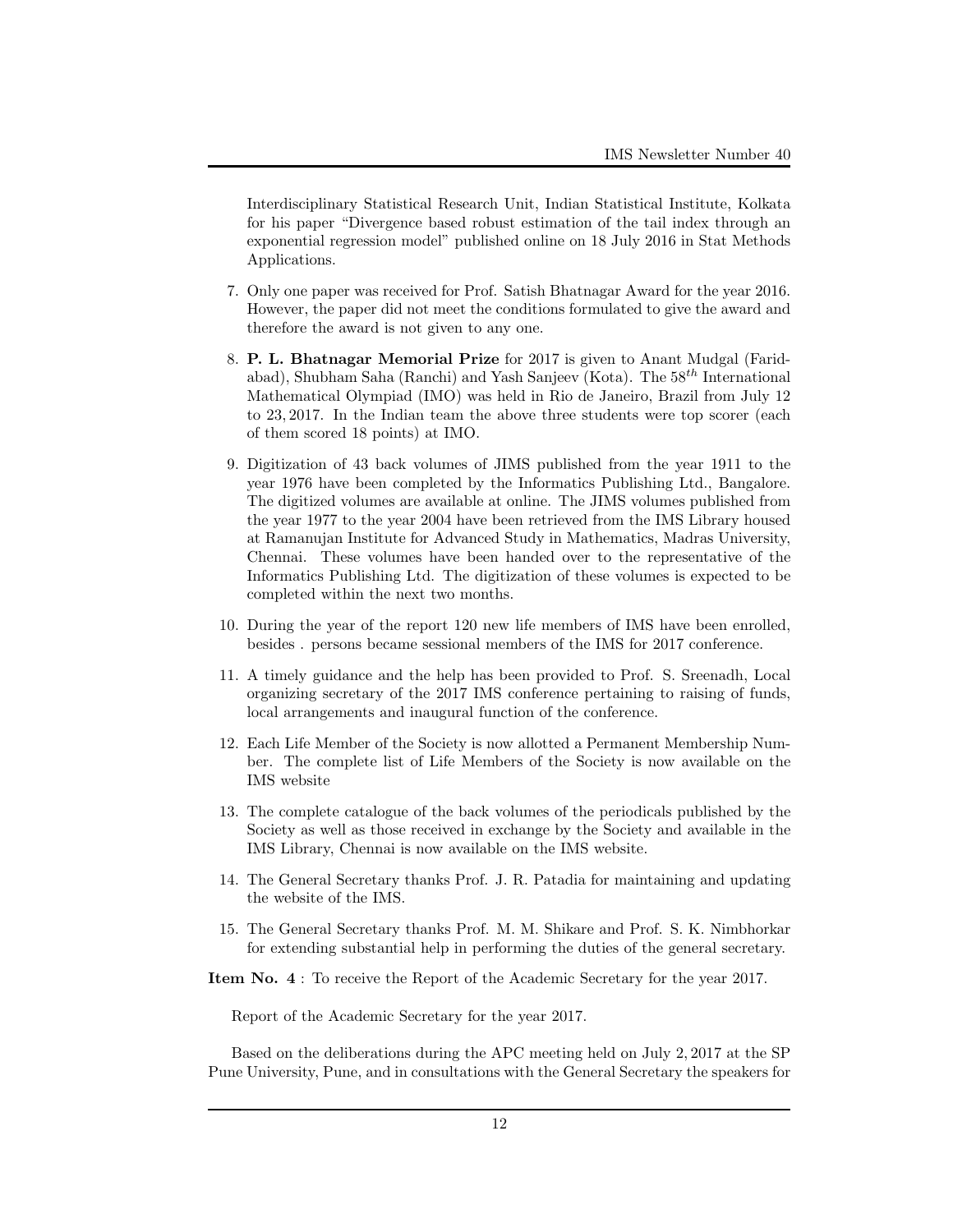Plenary talk, Memorial Award Lectures and Half an hour Invited talks were finalized and letters of invitation were sent to the following:

#### Memorial Award lectures:

 $(i)$  31<sup>st</sup> P. L. Bhatnagar Memorial award lecture: Prof Pradeep G Siddeshwar, Bangalore University, Bangalore.

 $(ii)$  28<sup>th</sup> Hansraj Gupta Memorial award lecture: Prof. Atul Dixit, IIT Gandhinagar.  $(iii)$  28<sup>th</sup> Srinivasa Ramanujan Memorial award lecture: Prof Amritanshu Prasad, IMSc, Chennai.

 $(iv)$  28<sup>th</sup> V. Ramaswamy Aiyer Memorial award lecture: Prof. H. K. Mukherjee, NEHU, Shillong.

 $(v)$  13<sup>th</sup> Ganesh Prasad Memorial award lecture: Prof P. V. Jain, RD University, Jabalpur.

#### Plenary Talks:

Prof F. Wehrung (France)

## Invited Speakers for Half an hour talks:

- 1. Prof M. Mursaleen, AMU, Aligarh.
- 2. Prof Mohd, Ashraf, AMU, Aligarh.
- 3. Prof A. K. Das, SMVD University, Jammu.
- 4. Prof Ranjan Jana, SVNIT, Surat.
- 5. Prof Y. M. Borse, S. P. Pune University.
- 6. Prof P.D. Srivastava, IIT Kharagpur.
- 7. Prof Om Ahuja, Kent State University, USA.
- 8. Prof Srinivas, I M Sc Chennai.
- 9. Prof David Levin, Tel Aviv University.

#### Following symposia were finalized with conveners as mentioned below:

1. Functions spaces and Inequalities : Convener - Prof Pankaj Jain, SAU New Delhi.

2. Mathematical Biology: Convener - Prof P. Kandaswamy, Coimbatore.

3. Interactions of Algebra and Discrete Mathematics: Convenor - Prof B N Waphare, SP Pune Univ.

4. Group Theory: Convener - Dr Manoj K. Yadav, HRI, Allahabad.

5. Emerging Topics in Differential Equations: Convener - Prof. S. Abbas, IIT Mandi.

6. Dynamics. Chaos and Fractals: Convener - Prof M. Guru Prem Prasad, IIT Guawahati.

The conveners finalized the speakers for each of the symposia in consultation with me and the final list of speakers is as follows:

1. 'Function Spaces and Inequalities'

Speakers - Professors E. Malkowsky, Serbia, M. Mursaleen, AMU, R. Radha, IIT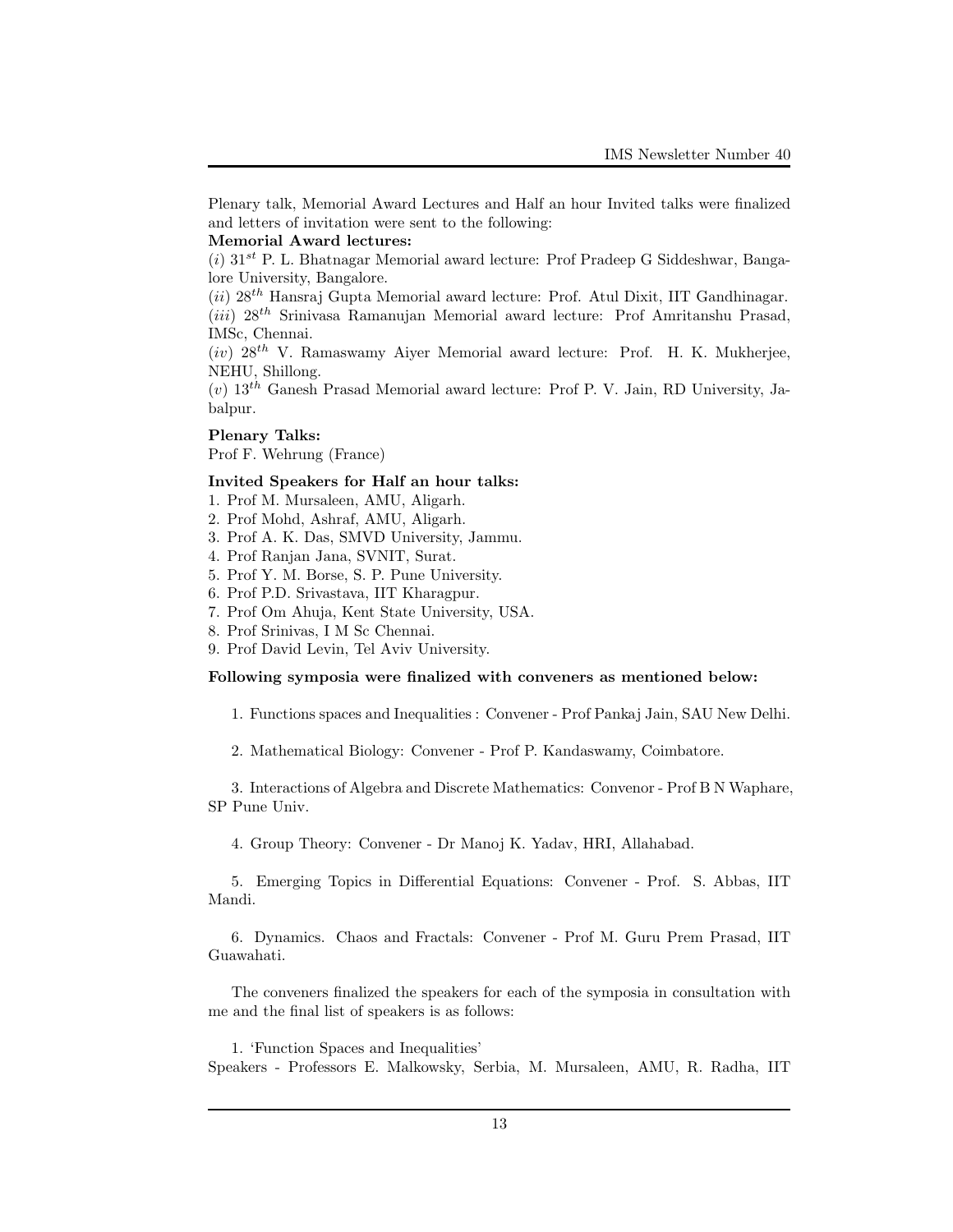Madras, A. Sofi, Srinagar, Arun Pal Singh, New Delhi, Pankaj Jain, SAU, New Delhi.

2. 'Mathematical Biology'

Speakers - Professors Girija Jayaraman, (Retd) IIT Delhi, Mini Ghosh, VIT Chennai, Debaldev Jana, SRM, Chennai, G Radhakrishnamacharya NIT Warangal, Maithly Saran, IIT Delhi, P Kandaswamy, Coimbatore.

3. 'Interactions of Algebra and Discrete Mathematics' Speakers - Professors Matjaz Kovse, IIT, Bhubeneshwar , Pratima Panigrahi, IIT, Kharagpur, . Manoj Changat, University of Kerala, Lavanya Sivkumar, IIT(BHU), B. N. Waphare S. P. Pune University.

4. 'Group Theory'

Speakers - Professors G. K. Bakshi - Panjab University, Chandigarh, NSN Sastry- IIT Dharwad, P. Sankaran- IMSc.Chennai, B. Sury - ISI, Bangalore, Manoj K. Yadav - HRI, Allahabad.

6. 'Emerging Topics in Differential Equations' Speakers - Professors V. Raghavendra, IIT Trupati, Varsha Daftardar-Gejji, S P Pune Univ., Nandakumaran, IISc Bangalore, K. Sakthivel, IISST, Trivendrum, S. Abbas, IIT Mandi.

7. 'Dynamics, Chaos and Fractals'

Speakers - Professors Sunita Gakkhar, IIT Roorkee, A. K. B. Chand, IIT Madras, Srijanani A. Prasad, IIT Tirupati, Tarakanta Nayak, IIT Bhubaneswar, Prof. M. Guru Prem Prasad, IIT Guwahat.

Papers for Competition section - 18 papers have been received for competition section: It is proposed that we have two parallel sessions for competition this year - Session one for AMU, VM Shah Prize, GR 1 and Gr 4, Session 2 for Gr 5.

Contributory Paper- 128 papers have been received for oral presentations.

Item No. 5 : To receive the report of the Administrative Secretary of the Indian Mathematical Society for the year 2017.

1. E-mails of thanks and appreciations were sent to the local organizing secretary and the convener of the  $82^{nd}$  Annual Conference of IMS held in December 2016 at University of Kalyani, Kalyani, West Bengal. Elected council members were informed of their elections as members of the IMS council.

2. The Minutes of the Council Meeting and the General Body meeting held at the University of Kalyani, Kalyani were prepared

3. Arrangements were made for holding the meeting of the Academic Planning Committee on Sunday, the  $2^{nd}$  July 2017 from 11.00 am onwards in the conference room of the Guest House of the Savitribai Phule Pune University, Pune (SPPU). Local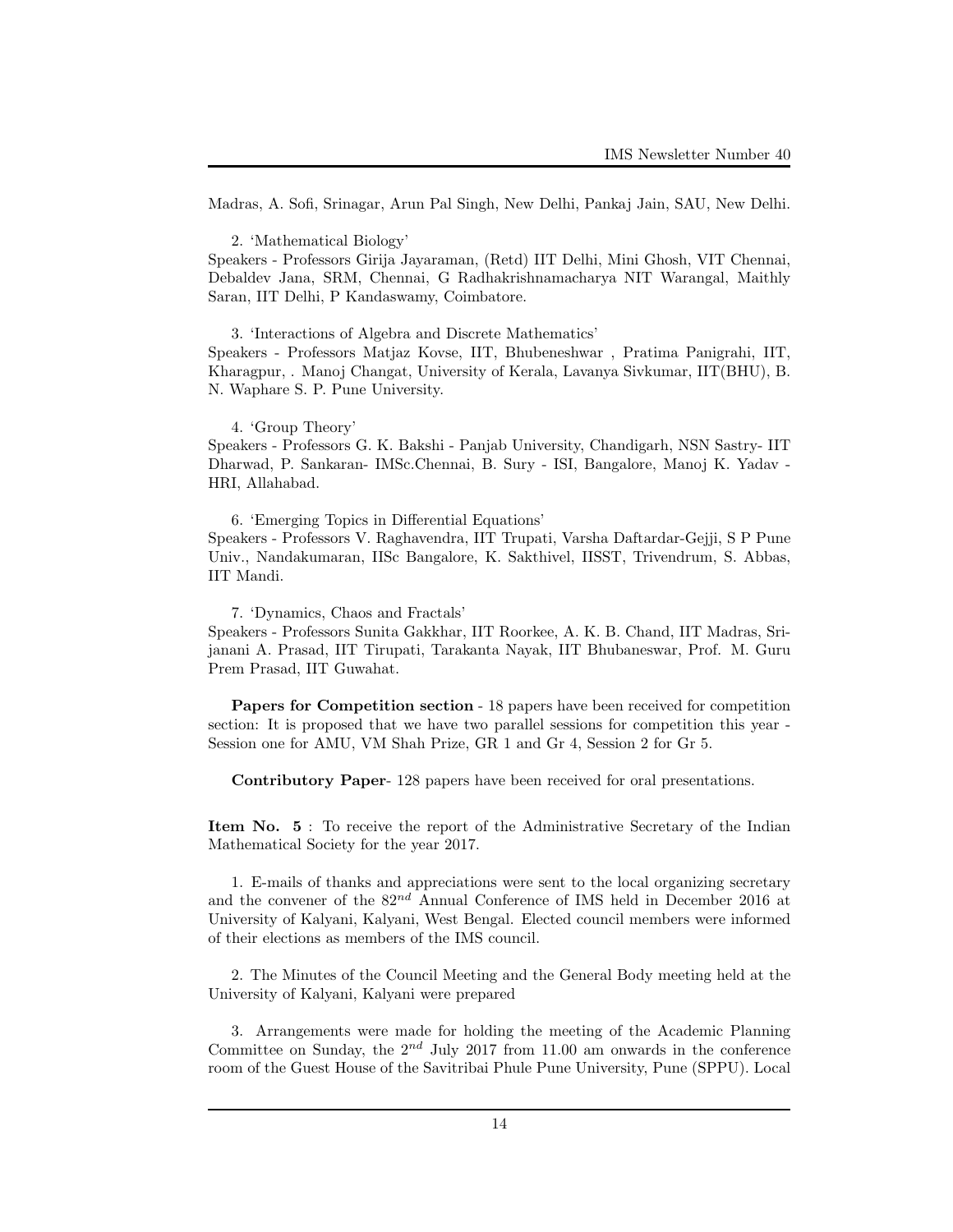Hospitality and travel arrangements were made for the delegates attending the meeting

4. The print copies of JIMS Volume 84, nos. 1-2 (January - June 2017) and JIMS Volume 84, nos. 3-4 (July - Dec. 2017) were received from Parashuram Process, Pune and preserved in the Library of the Mathematics Department, Savitribai Phule Pune University, Pune. The camera ready copies of The Math. Student, Vol. 86 (1-2), 2017, and The Math. Student, Vol. 86 (3-4), 2017, were forwarded to the Parshuram Process for the purpose of printing. The printed copies have been received from the press and preserved in the Library of Math. Deptt., SSPU

5. The copies of JIMS Vol. 84 (Nos. 1-2 ) (2017), Vol. 84 (Nos. 3-4)(2017) and The Mathematics Student Vol. 86 (Nos. 1-2) (2017) have been sent to the subscribing institutes and Universities by registered post. The account of corresponding expenses has been maintained.

6. The Director, Ramanujan Institute for Advanvced Stydy in Mathematics, University of Madras, Chennai was requested to provide the old volumes of JIMS for digitization. The volumes published from 1977 to 2004 have been received from the Institute. They have been handed over to the Informatics Publishing Ltd. (Benglore) for digitization.

7. Substantial help was rendered to the General Secretary Prof. N. K. Thakare in the finalization of Newsletter Nos. 37 and 38. The Newsletters were prepared and sent by e-mails to the Life members of the IMS.

8. Assistance was provided to the General Secretary in the process of selecting the mathematicians for Prof. A. K. Agarwal award for the year 2016, Prof. A. M. Mathai award for 2016, A. Narsinga Rao memeorial prize for the years 2015-2016 and Prof. Satish Bhatnagar award for 2016

9. The invitations were sent to Anant Mudgal (Faridabad), Shubham Saha (Ranchi) and Yash Sanjeev (Kota) for attending the Inaugural function of IMS conference to be held on December 12, 2017 in Tirupati and receiving the P. L. Bhatnagar memorial prize awarded to them for the year 2017.

10. The records / documents such as minutes of the council meeting, minutes of the general body meeting, copies of the News Letters, copies of agenda for council meeting, General body meeting etc. have been maintained.

Item No. 6 : To receive the report of the Editor, The Journal of the Indian Mathematical Society for 2017.

Report of the Chief Editor, Journal of IMS (year 2017)

Manuscript Status:

(a) Number of papers pending with the referee or under process at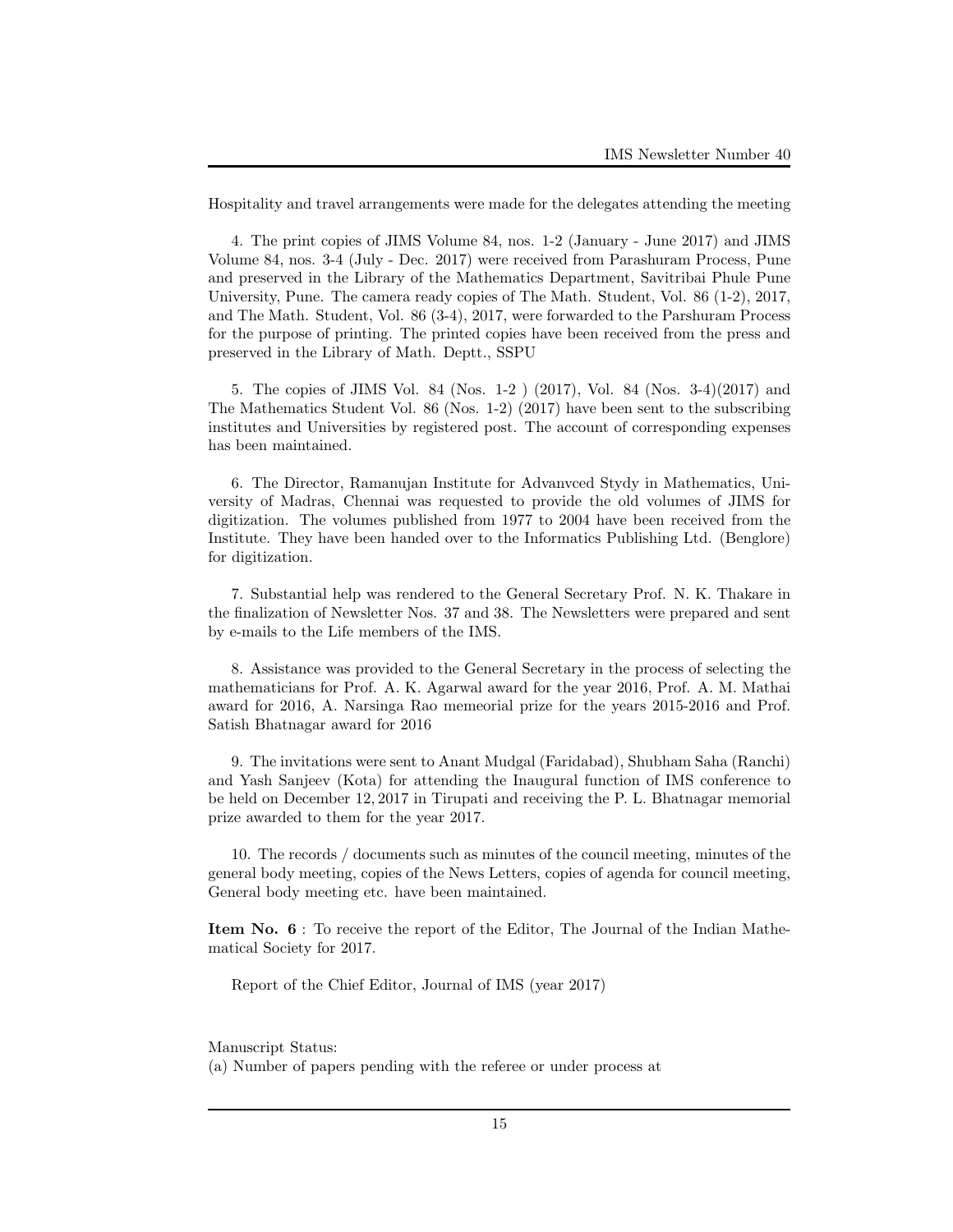| the end of $2016$ :<br>(b) Number of manuscripts received during the year 2017. | 17<br>115<br>132 |
|---------------------------------------------------------------------------------|------------------|
| Total:                                                                          |                  |
| $(i)$ Number of Manuscript accepted during 2017:                                | 31               |
| $(ii)$ Number of manuscript rejected during 2017:                               | 71               |
| $(iii)$ Number of manuscript with the referees / under process:                 | 30               |
| Total:                                                                          | 132              |

Increase in the number of submissions: The papers submitted to the JIMS are received directly by the chief editor or they are received online by the IPl on their platform. The number of submissions has therefore increased from 70 in 2016 to 115 in 2017. On the other hand, the number of rejections has also increased from 40 to 71. The number of submissions from countries like Russia, Iran, Egypt, Bangladesh, China and other foreign countries is noteworthy.

Digitization of the back-Volumes of JIMS: The Informatics Private Ltd. (IPL) has already digitized and put a large number of back volumes of the JIMS on line. Those available at the S. P. Pune University have been done. The remaining volumes are being procured from our Chennai library and given to the IPL for completing the full digitization work of JIMS from 1907 onwards.

## Publication status (online by IPL):

- 1. Volume 84(1-2)2017 of JIMS was published on Jan 1, 2017.
- 2. Volume 84(3-4)2017 of JIMS was published on July 1, 2017.
- 3. Volume 85(1-2)2018 of the JIMS will be published on Jan. 1, 2018.

## Publication Status (Print by the IMS):

1. Volume 84(1-2)2017 of JIMS was published in Feb., 2017 and sent to the subscribers by the Administrative Secretary, IMS.

2. Volume 84(3-4)2017 of JIMS was published in Aug., 2017 and sent to the subscribers by the Administrative Secretary, IMS.

3. Volume 85(1-2)2018 of the JIMS will be published on Jan. 1, 2018 and sent to the subscribers soon

## Acknowledgements:

The Chief Editor, JIMS puts on record his grateful thanks to the members of the Editorial Board of JIMS, referees of research papers from India and abroad for their assistance and support to JIMS. The editor also expresses his sincere thanks to the Treasurer of IMS, Prof. S. K. Nimbhorkar and the Admn. Secretary Prof. M. M. Shikare for extending possible help printing and dispatching of the JIMS to the subscribers of the Joyurnal.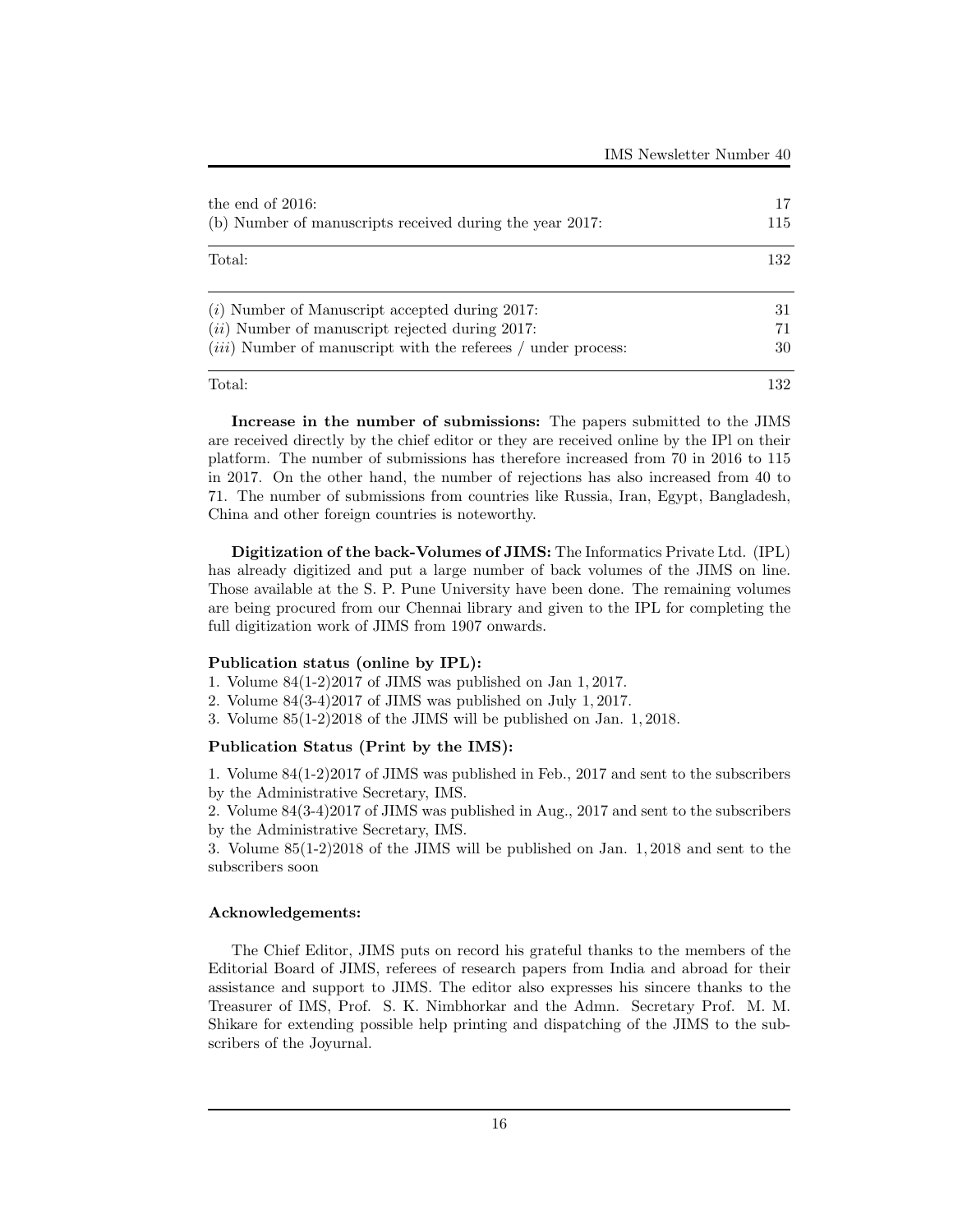Item No. 7 : To receive the report of the Editor, Mathematics Student for 2017.

Report of the Editor of The Mathematics Student for 2017.

#### Publication Status:

The soft copy of the Vol. 86, Nos. 1-2, January-June (2017) of The Mathematics Student was sent on line in June 2017 and that of the Vol. 86, Nos. 3-4, July-December (2017) of The Mathematics Student was sent on line during November 30-December5, 2017 to all the Life Members (who have registered their E-mail id on line on imsgoesgreen@gmail.com or jamanadaspat@gmail.com or sknimbhorkar@gmail.com) at their registered E-mail addresses.

Both these soft copies are available on the Societys website as well.

There is no backlog as regards to the publication of the Mathematics Student.

### Manuscript Status:

52 manuscripts are received during the period from December 24, 2016 to December 08, 2017 and 12 manuscripts were reported as pending with the referees in the last report.

Of these total 64 manuscripts, 20 are accepted, 34 are not accepted and 10 are pending with the referees.

#### Acknowledgements:

We take this opportunity to put on record our sincere thanks and profuse gratefulness to Members of the Editorial Board and the learned referees for their continuous support and assistance in our sustained efforts for timely publication of the Mathematics Student. The Society looks forward to the active assistance in the constructive reviewing work as well as quality contributions from the large pool of mathematicians from India and abroad.

We also expresses our sincere thanks to the Administrative Secretary Prof. M. M. Shikare and the Pune Press for their assistance ingetting the Vol. 86, Nos.  $1 - 2$ , January-June (2017) as well as the Vol. 86, Nos.  $3 - 4$ , July-December (2017) of the Mathematics Student printed, and thus in its timely publication.

## Call for contributions

Contributions are welcome and are assured of all the sincere efforts for prompt processing.

Item No. 8 : To receive the report of the Librarian of the Society for 2017.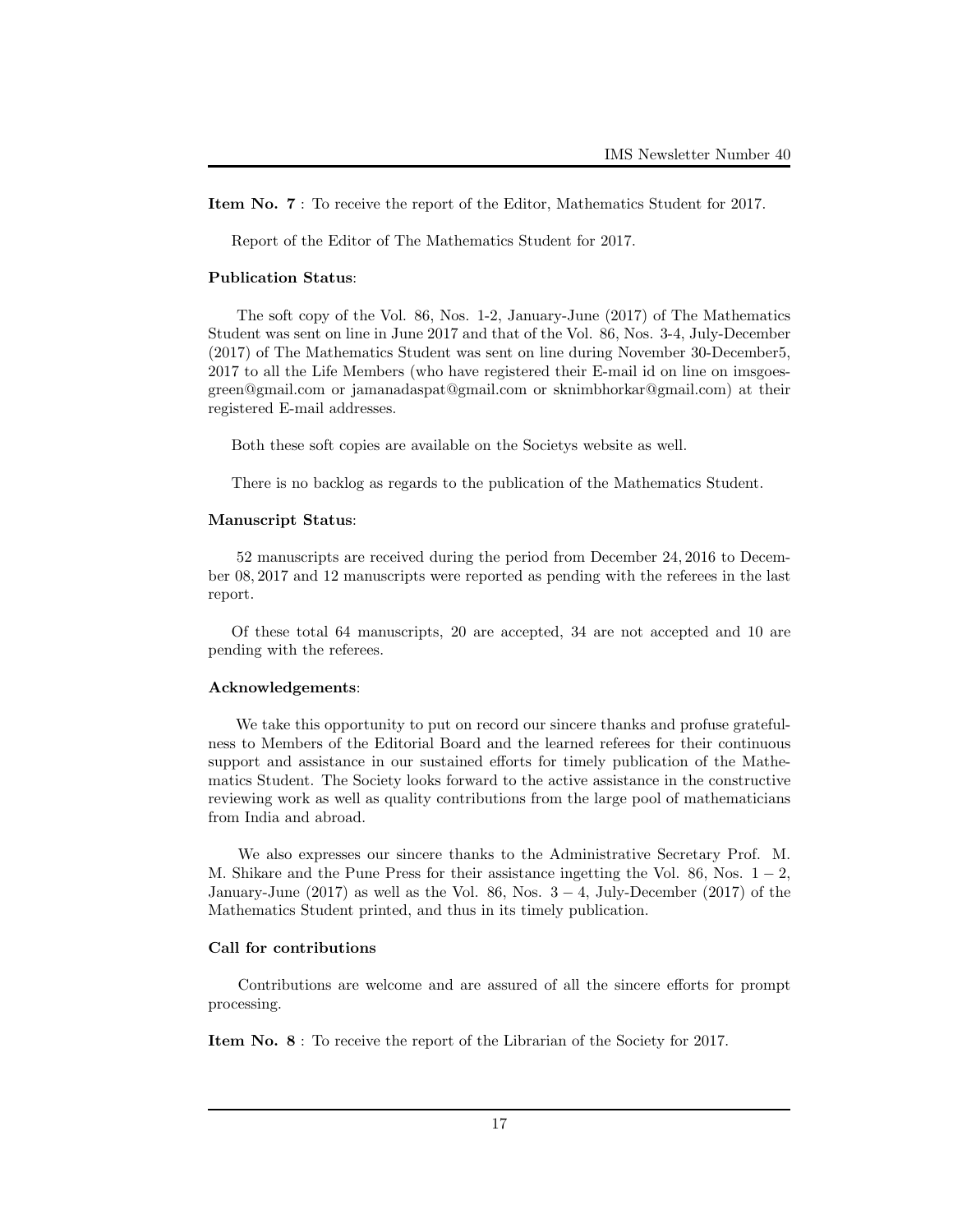Report of the Librarian for the year 2017

(1) Received 35 Journals under the exchange program.

(2) Old multiple copies of JIMS and The Mathematics Student have been packed and planned to move them to Pune.18, 585 copies ofold volumes have been packed in 130 sacks and kept in one big room.

(3) The college faculty, research scholars and students outside Chennai used the books and the Journals available in the IMS library

(4) Scanned copies of research papers were sent to mathematicians through e-mail who sought the help from the library.

(5) The details of Journals received in the year 2017 under the exchange program are available in the library.

Item No. 9 : To consider the Audited Statement of Accounts for the year 2016−2017 and budget for the year  $2018 - 2019$ .

The Audited Statement of Accounts for the year 2016 − 2017 and budget for the year 2018 − 2019 presented by the Treasurer, Prof. S. K. Nimbhorkar, is approved

Item No. 10 : To appoint Auditors to audit the accounts of the Society for the year 2017 − 2018.

M/S. Indapurkar and Mundada, Calda Corner, Aurangabad,were appointed as Auditors to audit the accounts of the Society for the year 2017 − 2018.

Item No. 11 : To appoint judges for the Paper Presentation Competitions for the award of various prizes.

Prof.Peeyush Chandra, Prof. P. Veeramani, Prof. M. Mursaleen, Prof. V. S. Kharat, Prof. Girija Jayaraman and Prof. Maithili Sharanwere appointed as judges for the Paper Presentation Competitions for the award of various prizes

Item No. 12 : To consider the programme of IMS sponsored lectures for the year 2018.

The Council decidedthat the programme of IMS sponsored lectures be continued for the year 2018.

Item No. 13 : To consider the venue of the Annual Session of the next Conference.

The Council accepted the firm invitation from theVice Chancellor, Shri Mata Vaishno Devi University (SMVDU), Jammu for organizing the 84thAnnual Conference of the Indian Mathematical Society. Prof. A. K. Das, Department of Mathematics, SMVDU, will be the Local Organizing Secretary of the conference.

Item No. 14 : To constitute Academic Planning Committee (APC) for Annual Conference of IMS to be held in 2018.

The Academic Planning Committee (APC) for Annual Conference of IMS to be held in 2018 will consist of the following members: President; General Secretary, Academic Secretary, Editor, JIMS; Editor, The Mathematics Student; Administrative Secretary, and the Treasurer.

Item No. 15 : To record a vote of thanks to the retiring members of the Council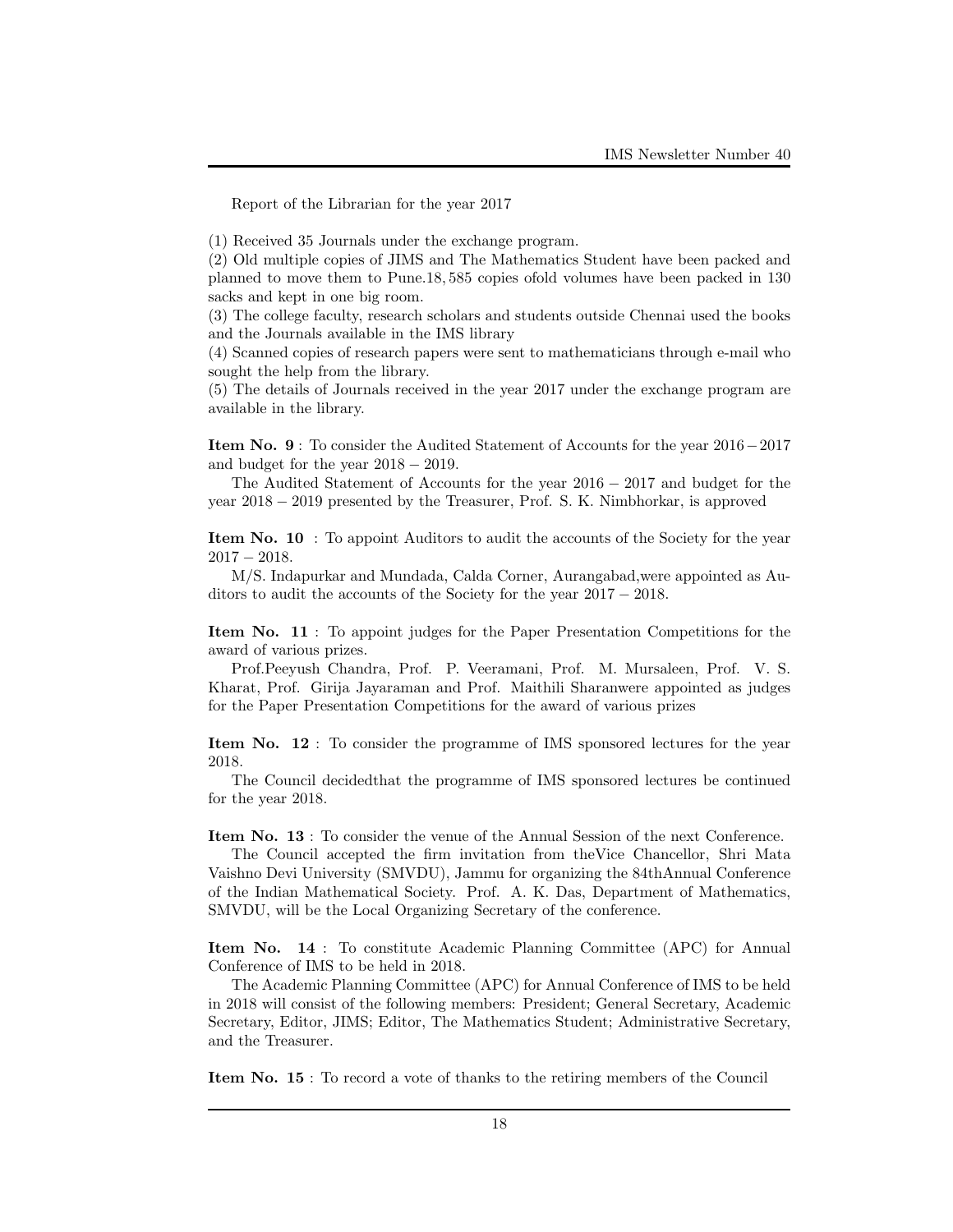Thecouncil put on record a vote of thanks to the retiring members of the Council, Prof. P. Vinod Kumar (Cochin), Prof. Manjusha Mazumdar (Kolkata) and Prof. Bankateshwar Tiwari (Varanasi) for their contributions to the Society.

Item No. 16 : To receive the report of the returning officer.

The returning officer Prof. M. M. Shikare reported that the following members are declared elected.

President for 2018 − 19: Prof. Sudhir Ghorpade, IIT, Mumbai for a period of one year with effect from April 01, 2018.

Members of the Council for a period of three years w. e. f. April 1, 2018 :

Prof. Sanjib Kumar Datta, University of Kalyani, Kalyani; Prof. Asma Ali, AMU, Aligarh; and Prof. G. P. Raja Sekhar, IIT, Kharagpur for election of members of the Council for three years beginning from the year April 1, 2018.

Item No. 17 : To finalize the nomination of the Council for election to the office of the President of the Society for the year 2019 − 2020.

The Council nominated Prof. Rajendra Bhatia, Ashoka University for the election to the office of the President of the Society for a period of one year w. e. f. April 1, 2019.

Item No. 18 : To finalize the nomination of the Council for election to the following office bearers of the IMS for three years w. e. f. April 1, 2019.

(i) General secretary (ii) Academic secretary (iii) Editor, JIMS (iv) Editor, The Mathematics student and (vi) treasurer

The council made the nominations as follows:

(i) General secretary : Prof. Satya Deo (ii) Academic secretary : Prof. Peeyush Chandra (iii) Editor, JIMS : Prof. Sudhir Ghorpade (iv) Editor, The Mathematics student : Prof. M. M. Shikare and (vi) Treasurer : Prof. S. K. Nimbhorkar

Item No. 19 : To finalize nominations for the Council for election of members of the Councilfor three years beginning from the year April 1, 2019.

The council nominated Prof. Nita Shah (Ahmedabad) and Prof. Ahmed Ali (Lucknow) for election of members of the Council for three years beginning from the year April 1, 2018.

Item No. 20 : Report on the progress of Meenakshi Sundaram Patoudi lectures. The details of Meenakshisundaram - Patoudi lectures given in 2017 are as follows:

Item No. 21 : To consider any other item with the permission of the chair.

No other item was under consideration.

The General Secretary thanked the President and the other council members for fruitful deliberations in the meeting.

N. K. Thakare General Secretary Indian Mathematical Society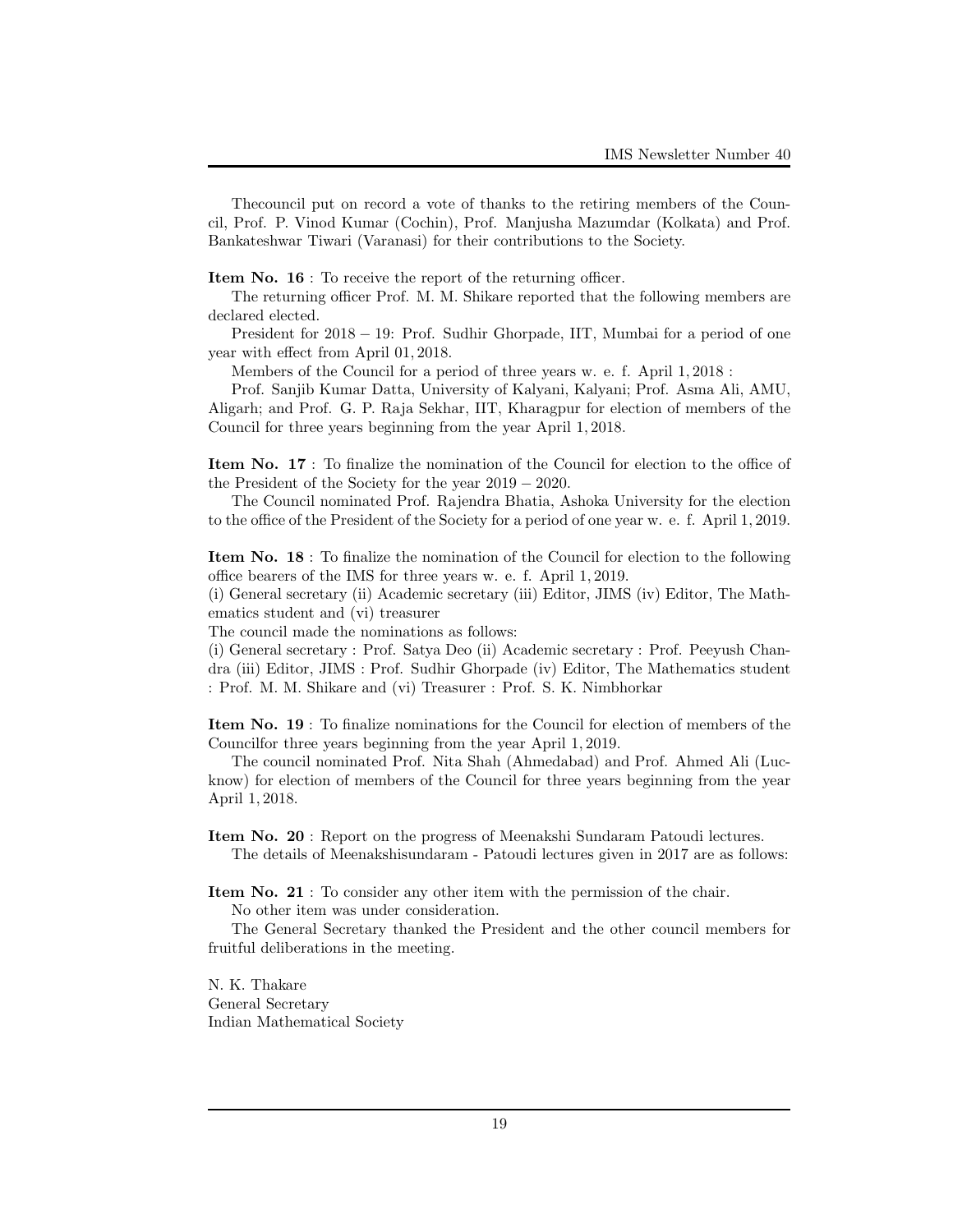#### NOTICE OF THE ANNUAL GENERAL BODY MEETING

The Annual General Body Meeting of the Indian Mathematical Society will be held on Friday, November 30, 2018 at 12.00 noon in the Department of Mathematics, Shri Mata Vaishno Devi University (SMVDU), Jammu to consider the following agenda.

All the members of the Society are requested to kindly attend the meeting.

### AGENDA

- 1. To confirm the Minutes of the General Body Meeting held on December 15, 2017 at Sri Venkateswara University, Tirupati, Andhra Pradesh.
- 2. To receive the report of the General Secretary for 2018.
- 3. To receive the report of the Academic Secretary for 2018.
- 4. To receive the report of the Administrative Secretary for 2018.
- 5. To consider the Audited Statement of Accounts for the year 2017 − 2018 and the Budget for the Financial Year 2019 − 2020.
- 6. To receive the report of the Editor of the Journal of the Indian Mathematical Society for 2018.
- 7. To receive the report of the Editor of the Mathematics Student for 2018.
- 8. To consider the venue of the  $85<sup>th</sup>$  Annual Session of the Society to be held in December 2019.
- 9. Announcement of the results of the following elections:
	- (i) President for 2019 − 2020;
	- (ii) Two members of the Council for a period of three years w. e. f. April 01, 2019.
	- (iii) Office bearers of the IMS for a period of three years w. e. f. April 1, 2019.
- 10. Any other item with the permission of the chair. (Members in good standing are entitled to exercise vote.)

N. K. Thakare General Secretary, IMS. C/o Center for Advanced Study in Mathematics, Savitribai Phule Pune University, Pune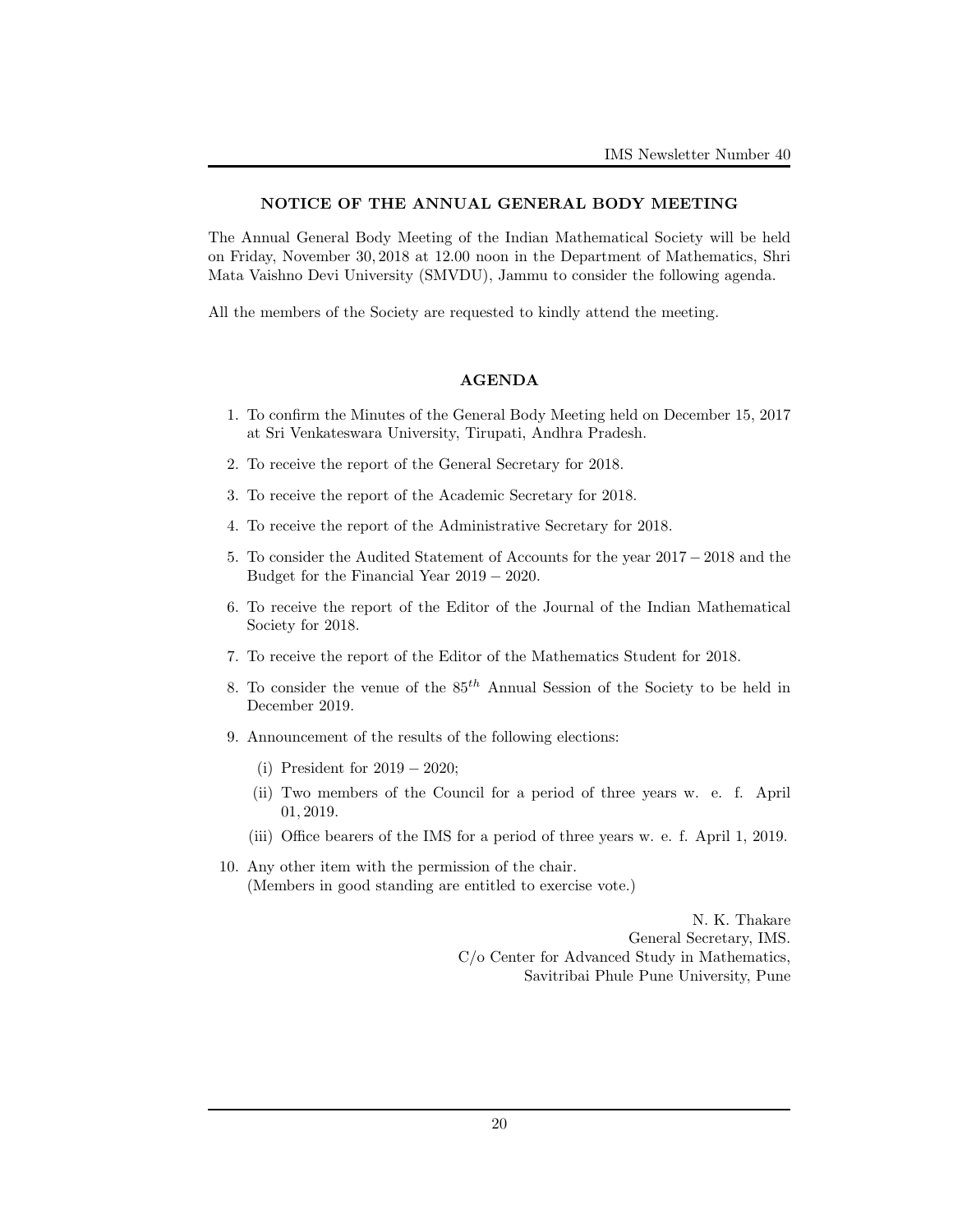## Highlights of the Academic Programme of the ensuing Conference at Shri Mata Vaishno Devi University (SMVDU), Jammu during November 27 − 30, 2018

- 1. Plenary Lectures : Two
	- The Plenary Lecture will be delivered by
	- (i) Prof Steven Dale Cutkosky , Univ of Missouri.

## 2. IMS Memorial Award Lectures :

- 1 The  $32^{nd}$  P. L. Bhatnagar Memorial Award Lecture will be delivered by Dr Manoranjan Mishra, IIT Ropar.
- 2 The  $29<sup>th</sup>$  Srinivasa Ramanujan Memorial Award Lecture will be delivered by Nayandeep Deka Baruah Tezpur University. Title of the talk: Some Arithmetical Identities and congruences for some partition functions.
- 3 The  $29<sup>th</sup>$  V. Ramaswamy Iver Memorial Award Lecture will be delivered by Prof K. N. Raghavan, I M Sc.
- 4 The  $29<sup>th</sup>$  Hansraj Gupta Memorial Award Lecture will be delivered by Prof. SS Khare, NEHU shilong.

## 3. Half an hour Invited Talks:

- 1 Prof A K Mishra, BHU, Varanasi.
- 2 3 4 5 6 Prof Indranath Sengupta, IIT Gandhinagar.

## 4. Symposia:

- A. Harmonic Analysis and Related Areas, Convener: Speakers:
- B. Theory and Numerics of Evolution Equations , Convener: Dr Ritesh Kumar Dubey, SRM Chennai. Speakers: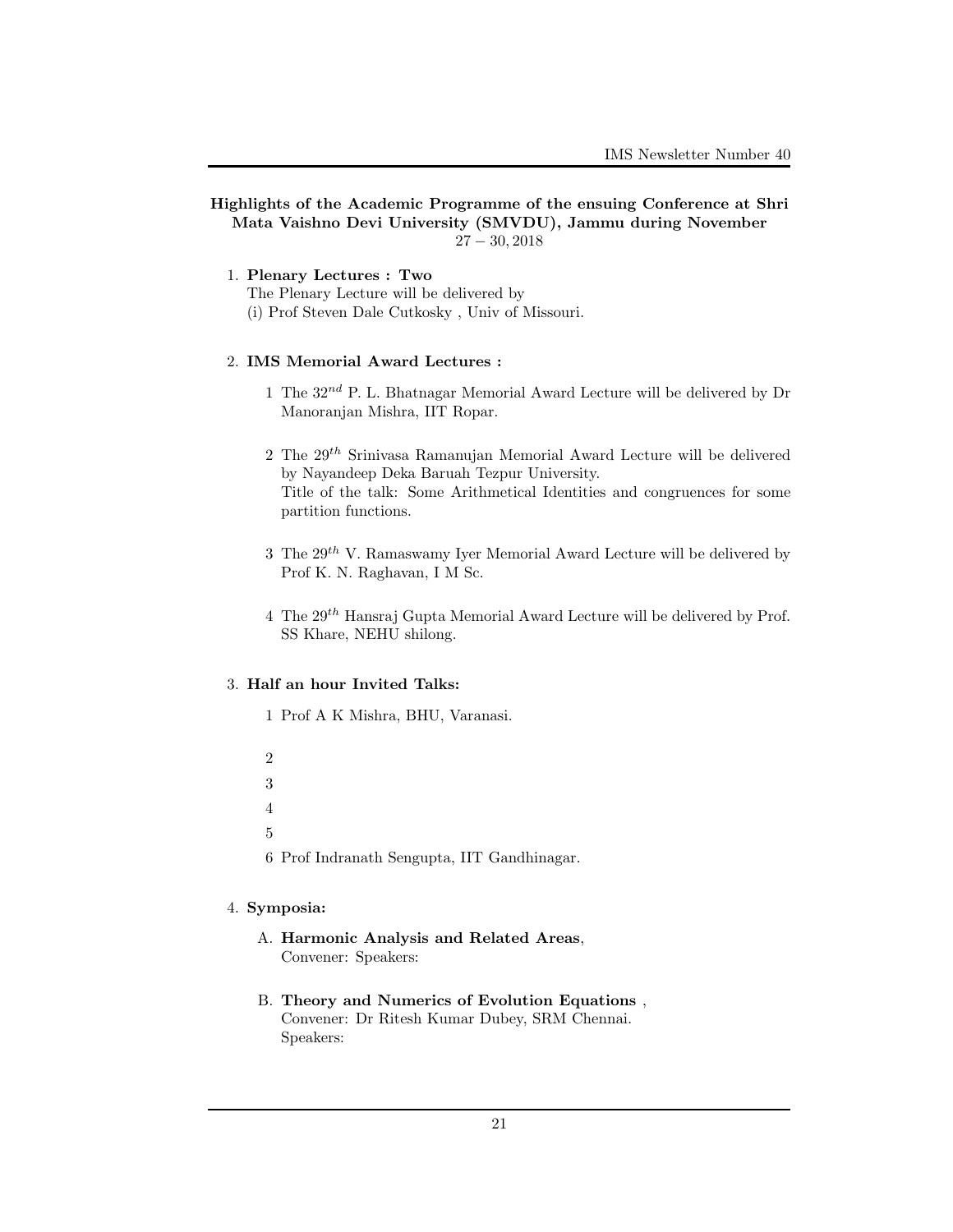- C. Coding Theory and Cryptography , Convener: Prof Madhu Raka E Prof, Punjab University Speakers:
- D. Commutative Algebra and Algebraic Geometry , Convener: Prof Amartya Kumar Dutta,ISI Kolkata Speakers:
- E. Functional Analysis and Operator Theory , Convener: Speakers:
- F. Functions of several Complex Variables , Convener: Speakers:

THERE SHALL BE POSTER PRESENTATION SESSIONS ON THE THEMES OF THE SYMPOSIA ARRANGED AT THE VENUES OF THE RESPECTIVE SYM-POSIA.

## Instructions for Poster Presentation

All interested scholars should send the Abstract along with full paper to Convener of the symposium as well as to Academic Secretary acadsecrims@gmail.com. Thereafter the conveners will opine on the suitability of the presentation and based on the convener's recommendation, Academic Secretary will convey the acceptance to the delegates.

## NEWS AND ANNOUNCEMENTS

## ∗ Guidelines for acceptance of Donations to the Society

- 1. There will not be any further institution of Memorial Award Lectures. (This point was discussed in the earlier meetings of the Council and such was the consensus).
- 2. The donation amount will not be less than Rupees Five Lakh. (There could be an upward revision of this amount from time to time).
- 3. The donor may be an individual or a trust or a group of individuals.
- 4. The Indian Mathematical Society will solely and independently own the amount donated to it.
- 5. A prospective donor should approach the General Secretary of the Indian Mathematical Society with a Offer. Keeping with the spirit of this Policy Guide lines and if so felt necessary, referring to the Council whether the proposal be negotiated or not, in his wisdom, the General Secretary will negotiate the terms and conditions for each donation proposal and will put it before the Council for its consideration and approval. The Council will deliberate on the proposal, and after modifications, if any, may accept the proposal through a special resolution with specific details mentioning the terms and conditions. This will be published in the IMS News Letter after the Donor agrees to the resolution of the Council.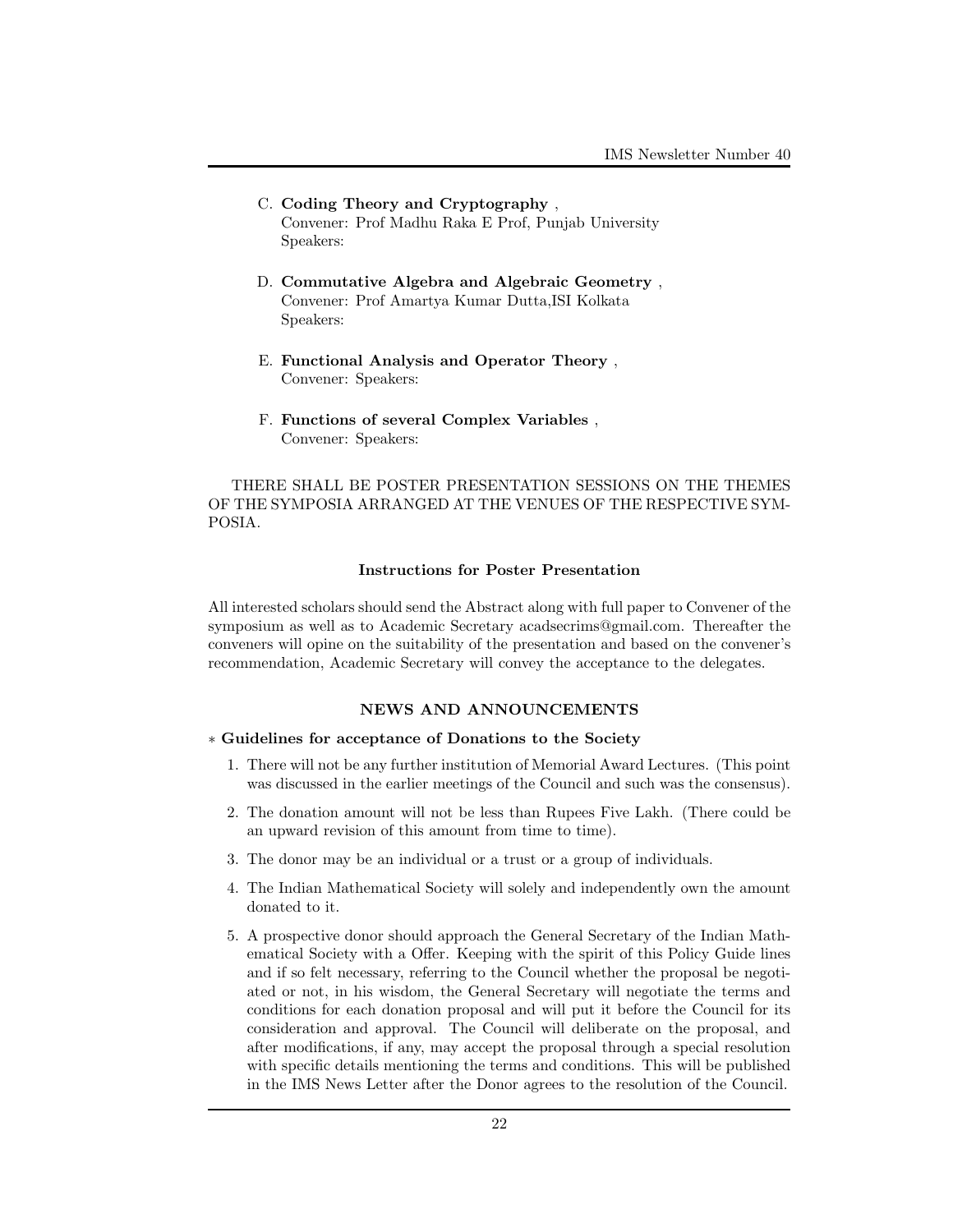- 6. Ordinarily during every Annual Conference of the Society there are several Invited Lectures and Symposia running in parallel sessions. One of these academic programmes may be permanently marked / identified as "so and so sponsored programme in the (fond) memory of " or "so and so sponsored programme in the honor of " as per the wish of each donor by the Council. This programme may be arranged in a parallel session during the Conference.
- 7. Each year, the Council through its Academic Planning Committee (APC) will be the final authority in this regard to finalize the name of a speaker of an invited talk or the names of the symposium speakers for this sponsored programme. The modus operandi for identifying the speaker(s) may be decided by the Council. The invited speaker(s) will be the guest of the host institution. In case of an honorarium, if any, to the invited speaker, the amount of the honorarium will not exceed the honorarium amount for the existing Memorial Award Lectures.
- 8. Ordinarily train travel to the extent of AC-2 Tier be reimbursed. However, in special cases the domestic air travel may be considered.
- 9. Not withstanding the above
	- (A). An offer of a donation with a stipulated purpose (not as part of the corpus), may be accepted by the Council on its merit.
	- (B). An offer of a donation of any amount in general, without any stipulated conditions, may be accepted by the Council on its merit as a part of the General Purpose Corpus.

The Council reserves its right whether or not a particular donation be accepted.

## ∗ Green initiative taken by the Society A fervent appeal to all members of the Society

As a part of the "Green Initiative" taken by the Society (for further details, refer Society's website www.indianmathsociety.org.in), the Council of the Society has decided to send on line the soft copy of the Mathematics Student / give on line access to the Mathematics Student to all the Life members instead of supplying the hard copy. For this purpose, all the members of the Society are requested to register their e-mail address on line, along with Name and the Unique Membership Number therein, to J. R. Patadia on imsgoesgreen@gmail.com or jamanadaspat@gmail.com so that further necessary action can be taken.

#### ∗ P. L. Bhatnagar Memorial Prize for 2017

The  $59<sup>th</sup>$  Internatinal Mathematical Olympiad (IMO) was held in Rio de Janeiro, Brazil from July 3 to 14, 2018. received Bronz medals in the  $59^{th}$  IMO.

The above three students were top scorer (each of them scored 18 points) at IMO from the Indian team. They will be awarded the P. L. Bhatnagar Memorial Prize of the Indian Mathematical Society for the year 2018. The prize carries a cash of Rs. 1000/- and a certificate. The Prize will be awarded to them in the Inaugural Session of the ensuing 84rd Annual Conference of the Society on November 27, 2018 at Shri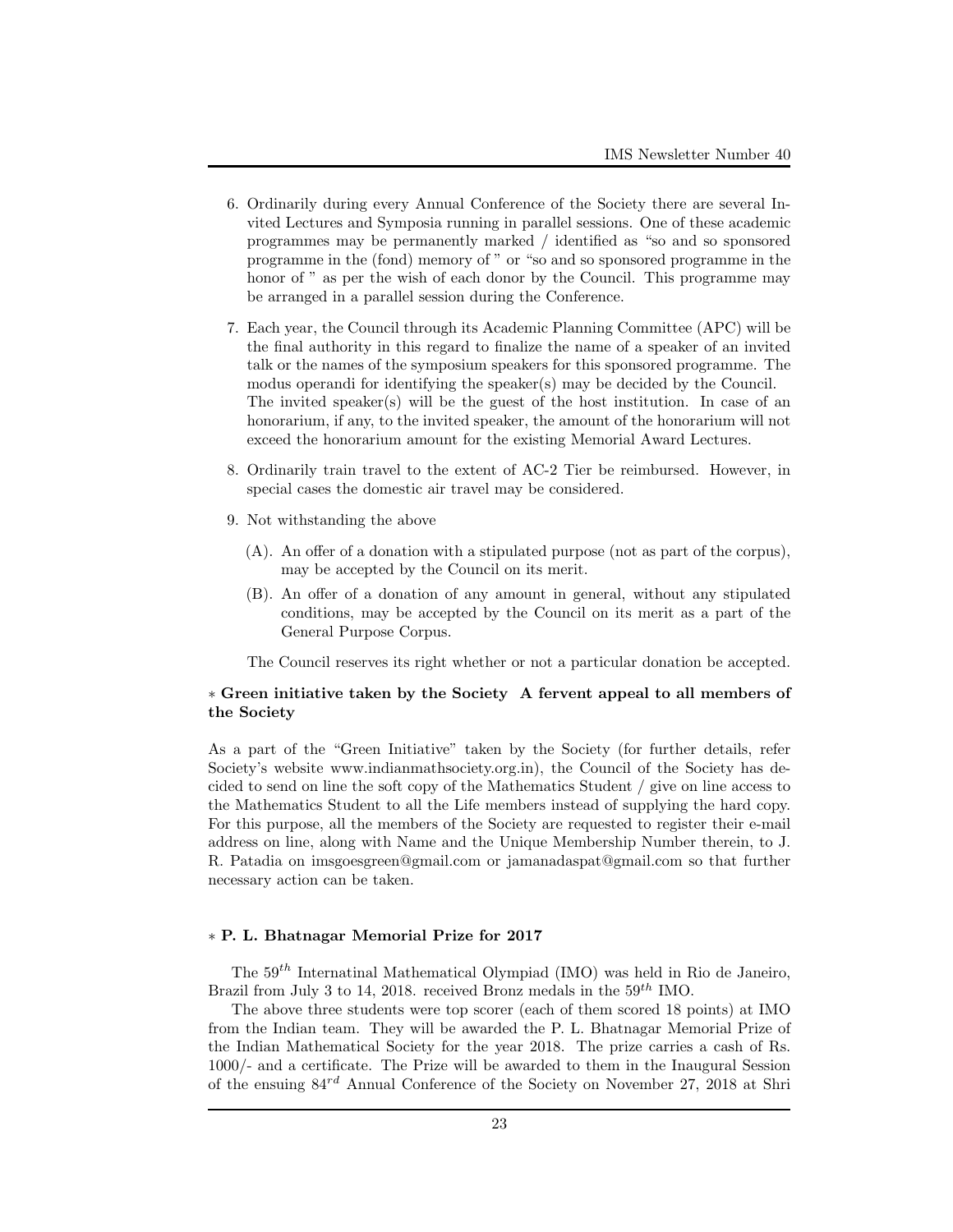Mata Vaishno Devi University (SMVDU), Jammu.

## ∗ The List of Life Members of the IMS is displayed on the website of the Society

The Complete List of the Life Members of the Society is available on the IMS website along with their Membership Numbers. Members whose mails have been returned undelivered are marked accordingly with a note in red along with their names on the IMS website.

Society looks forward to their correct addresses.

Members are requested to quote their membership number while communicating change of addresses, etc.

Any change or modification in the address and an e-mail id may please be communicated to the Treasurer, IMS, Prof. S. K. Nimbhorkar (if electronically, then on sknimbhorkar@gmail.com ).

## ∗ Indian Science Congress Association (ISCA)- Annual Sessions

The  $106^{th}$  Session of the Indian Science Congress Association will be held at Lovely Professional University Jalandhar, Punjab during 3-7 January 2019. The Focal Theme of the Session will be " FUTURE INDIA - Science and Technology". Dr. Manoj Chakrabarti ICMR Emeritus Medical Scientist, Kolkata. is the General President.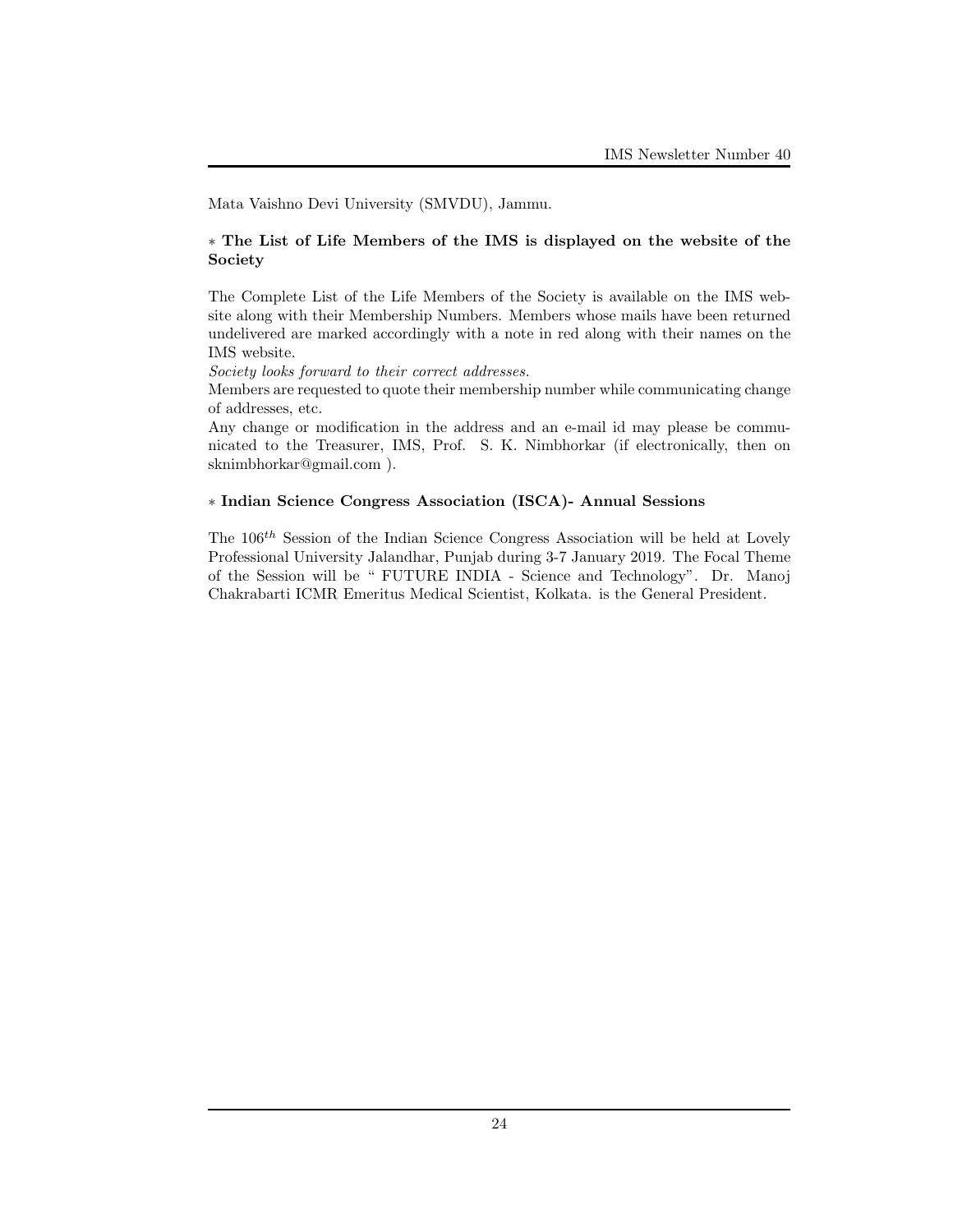## INDIAN MATHEMATICAL SOCIETY

Council Members 2018 - 19

- 1. Prof.Sudhir Ghorpade, President Department of Mathematics, IIT,Mumbai. E-mail: srg@math.iitb.ac.in 2. Prof. Manjul Gupta, Immediate Past President Indian Institute of Technology, Kanpur (U. P.) E-mail: manjul@iitk.ac.in 3. Prof. N. K. Thakare, General Secretary C/o : Department of Mathematics Savitribai Phule Pune University, Pune 411 007 (MS), India. E-mail : nkthakare@gmail.com 4. Prof. Peeyush Chandra, Academic Secretary Retired Professor, IIT, Kanpur. E-mail : acadsecrims@gmail.com 5. Prof. M. M. Shikare, Administrative Secretary c/o Department of Mathematics e-mail : mmshikare@gmail.com 6. Prof. S. K. Nimbhorkar, Treasurer Department of Mathematics Dr. B. A. M. University
- 
- Savitribai Phule Pune University, Pune 411 007 (MS), India.
- Aurangabad 431 004 (MS), India. e-mail : sknimbhorkar@gmail.com
- 7. Prof. Satya Deo, Editor, J. Indian Math. Soc. HRI, Chhatnag Road, Jhusi Allahabad - 211 019 (UP), India. e-mail : sdeo94@gmail.com .
- 8. Prof. J. R. Patadia, Editor, The Mathematics Student (Department of Mathematics, The M. S. University of Baroda) 5, Arjun Park, Near Patel Colony, Behind Dinesh Mill Shivananda Marg, Vadodara 390 007 (Gujarat), India. e- mail : jamanadaspat@gmail.com
- 9. Prof. G. P. Youvaraj, Librarian The Ramanujan Inst. for Advanced Study in Mathematics, University of Madras, Chennai-600006.
- 10. Prof.Sanjib Kumar Datta Department of Mathematics, University of kalyani, Kalyani
- 11. Prof. Asma Ali Department of Pure Mathematics AMU, Aligarh